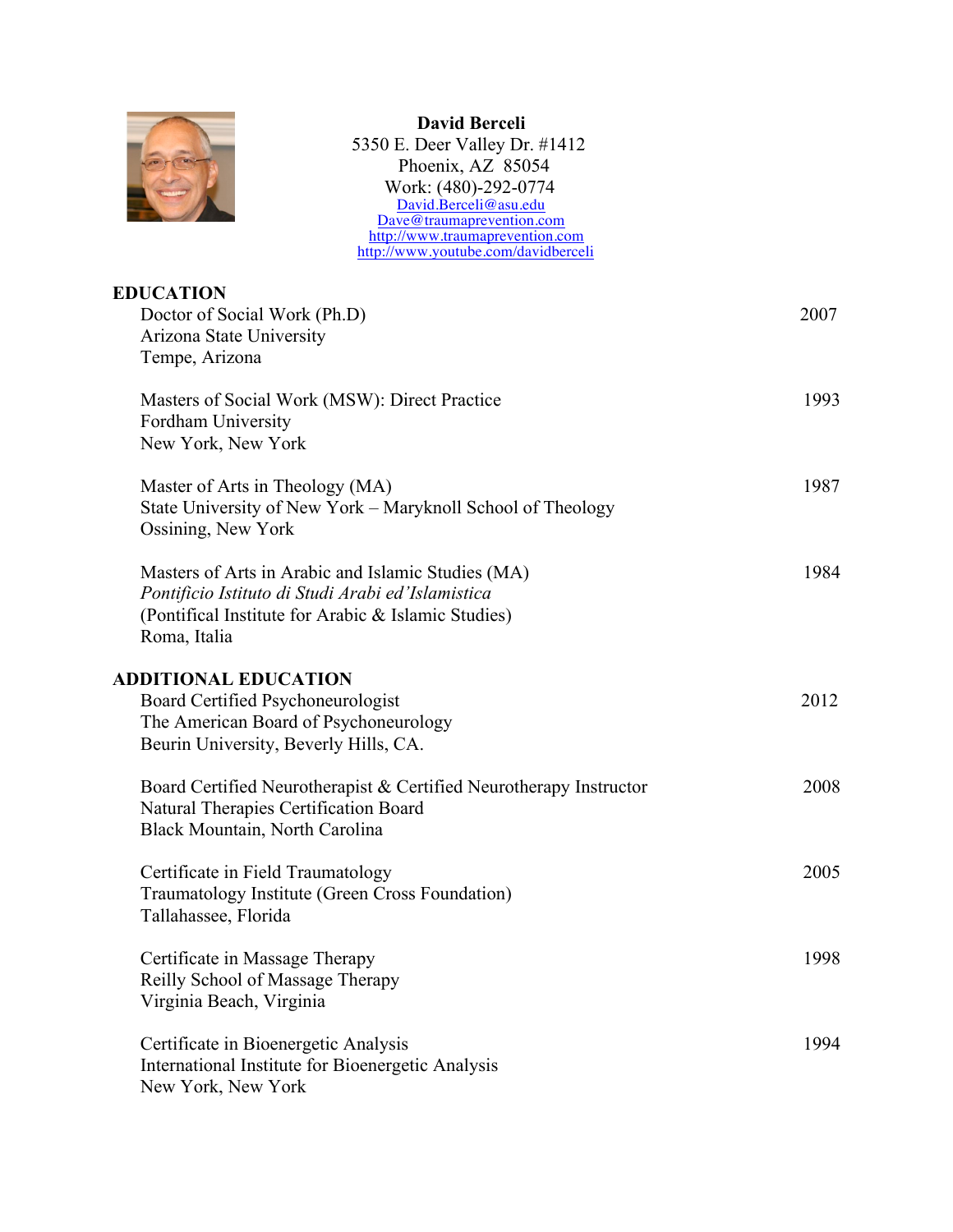### **PUBLICATIONS**

#### *Books*

Berceli, D. (2015). *Shake it Off Naturally: Reduce Stress, Anxiety, and Tension with TRE.* Charleston, S.C: Create Space Publishers.

*Translated: Polish.* (2015, 2018). *Shake it Off Naturally: Wytrzaśnij to Ćwiczenia TRE: uwolnij stress, lęk I napięcie.* (Joanna Woloszczuk, Trans.) Centrum Pracy z Cialem Publishing. ISBN: 978-83-938294-2-2.

*Translated: Bahasa Indonesian.* (2016). *Shake if Off Naturally: Mengurangi Stres,Kecemasam, dan Ketegangan dengan TRE.* (Hindra Gunawan, Trans.) Sinotif Publishing. ISBN: 978-602-719-850-0.

Berceli, D. (2008). T*he revolutionary trauma release process: Transcend your toughest times.* Namaste Publishers, Vancouver, Canada.

*Translated: Indonesian*. (2018). The Revolutionary Trauma Process: *Taklukkan Masa-Masa Tersulit Anda.* (Dian Martha Widjaja: Trans.). Sinotif Publishing. ISBN: 978-602- 51011-0-6.

*Translated: Japanese.* (2012). TRE 開発者デイビッド・バーセリ博士著書 山川絋矢・山川亜紀子翻訳 「人生を変えるトラウマ解放エクササイズ」PHP研究所 2012年5月8日出版予定 只今、好評予約発売中! 'The Life Changing Trauma Release Exercises'. (Koya & Akiko Yamakawa: Trans.). Tokyo, Japan.

*Translated: Spanish.* (2011). *Liberación del Trauma: Perdón y temblor es el camino.* (Elena Olivos & Francisco Huneeus: Trans.). Santiago, Chile. ISBN 978-956-242-119-5.

Berceli, D. (2005). *Trauma releasing exercises: A revolutionary new method for stress/trauma recovery.* Charleston, S.C: Create Space Publishers.

*Translated: Swedish.* (2019). Tension & Trauma Releasing Exercises. (Deval Laya Guleng, Trans.) Omnibalance-Publishing.SE.

*Translated: Turkish.* (2019). *Travmayi Birakma Egzersizleri.* (Sarah Zorica Mitic, Trans.) Tatjana Rottenberg Publishing.

*Translated: Korean.* (2017). *Tension & Trauma Releasing Exercises.* (Eunju Choi, Trans.) Oraen-Gieok Pub. ISBN 979-11-960769-0-0 (13510)

*Translated: Italian.* (2016). *Metodo TRE: Esercizi per rilasciare stress e trauma*  (Riccardo Cassiani Ingoni & Alessandro Massari, Trans.) Spacio Interiore Pub. Roma, Italia. ISBN 978-88-97864-78-3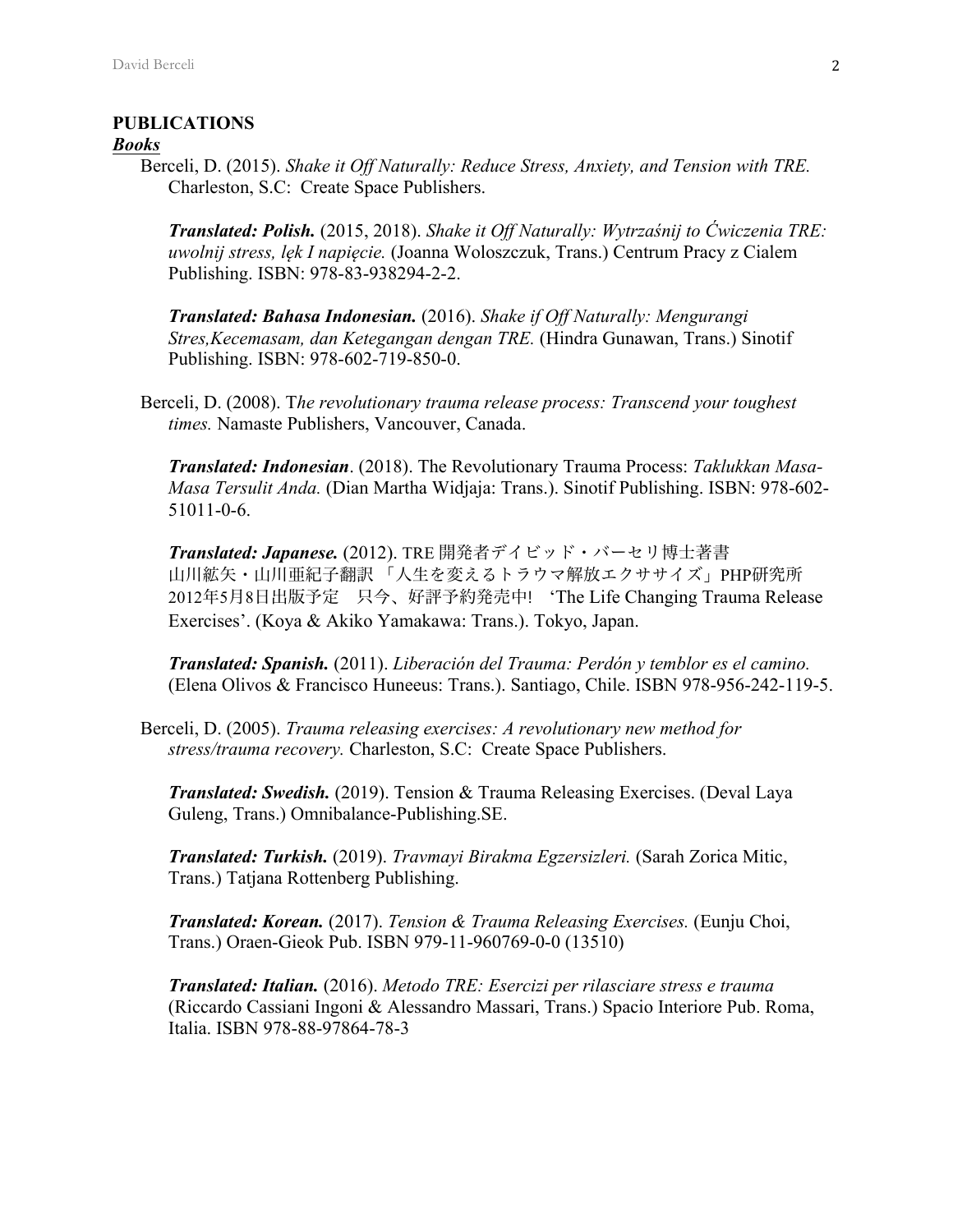*Translated: Bahasa Indonesian.* (2015)*. Metode Revolusioner untuk Pemulihan dari Stres dan Trauma.* (Hindra Gunawan, Trans.) Sinotif Publishing. ISBN: 978-602-719- 850-0.

*Translated: French.* (2014). *La method T.R.E. pour se remettre d'un stress extreme.* (Florence Ludi, Trans.) Thierry Souccar Éditions. ISBN: 978-2-36549-074-0.

*Translated: Spanish.* (2013). *Ejercicios para la Liberación de la Tensión y el Trauma (TRE).* (María Verónica Sangrá, Trans.) CreateSpace, a DBA of On-Demand Publishing, LLC. ISBN 1-4922-5092-9.

*Translated: Slovenian.* (2013). *Vaje Za Sproščanje Stresa In Travme Tre: Revolucionarna nova metoda za okrevanje po stresu in travmi.* (Jelka Slapar, Trans.) Prevajanje Orbita, Melbourne, Australia. ISBN 978-0-9923030-0-6.

*Translated: Danish* (2012). *TRE Trauma-en spanningsreducerende oefeningen.* (Vertaalbureau Popkema, Trans.) Uitgeverij Elikser Publishers. www.elikser.nl Netherlands. ISBN 978-90-8954-447-6.

*Transaled: Finnish.* (2011). *TRE – stressinpurkuliikkeet: Stressin ja Traumojen Helpottamiseen.* (Katriina Mähönen, Trans.) Kuva ja Mieli Oy. Helsinki, Finland. ISBN 978-952-99485-4-3.

*Translated: Polish.* (2011). *Zaufaj Ciału: Ćwiczenia które uwalniają traumę, stres i emocje.* (Joanna Olchowik: Trans.). Koszalin, Poland. ISBN 978-83-930534-2-1.

*Translated: German.* (2007). *Körperübungen für die Traumaheilung.* (Peter Brandenburg, Trans.). Herausgeber, Germany. ISSN 0946-8846

*Translated: Portuguese.* (2007). *Exercícios para Libertação do Trauma: Um revolucionário novo método Para a recuperação de stress e trauma.* (Silveira Tai, Trans.). Recife, Brazil. ISBN 978-85-98263-16-8.

#### *Book Chapters*

Berceli, D. (2014). The Joy of Living in the Parasympathetic System. In Maria Napoli (Ed.), *Beyond Stress: Strategies for Blissful Living.* (pp. 9-27). Dubuque, IA: Kendall Hunt.

Berceli, D. (2011). Allowing the body to continue to heal itself. In *Handbook for Bioenergetic Analysis* (pp. 331-340). Berlin, DE: Majuskel Medienproduktion.

Berceli, D. (2004). Trauma Releasing Exercises: TRE. In Vita Heinrich-Clauer (Ed.), *Post-Conflict Healing: Trainer manual for peace building in Uganda (Module 4).* Jamii Ya Kupatanisha P.O. Box 198, Kampala, Uganda. pp. 22-26.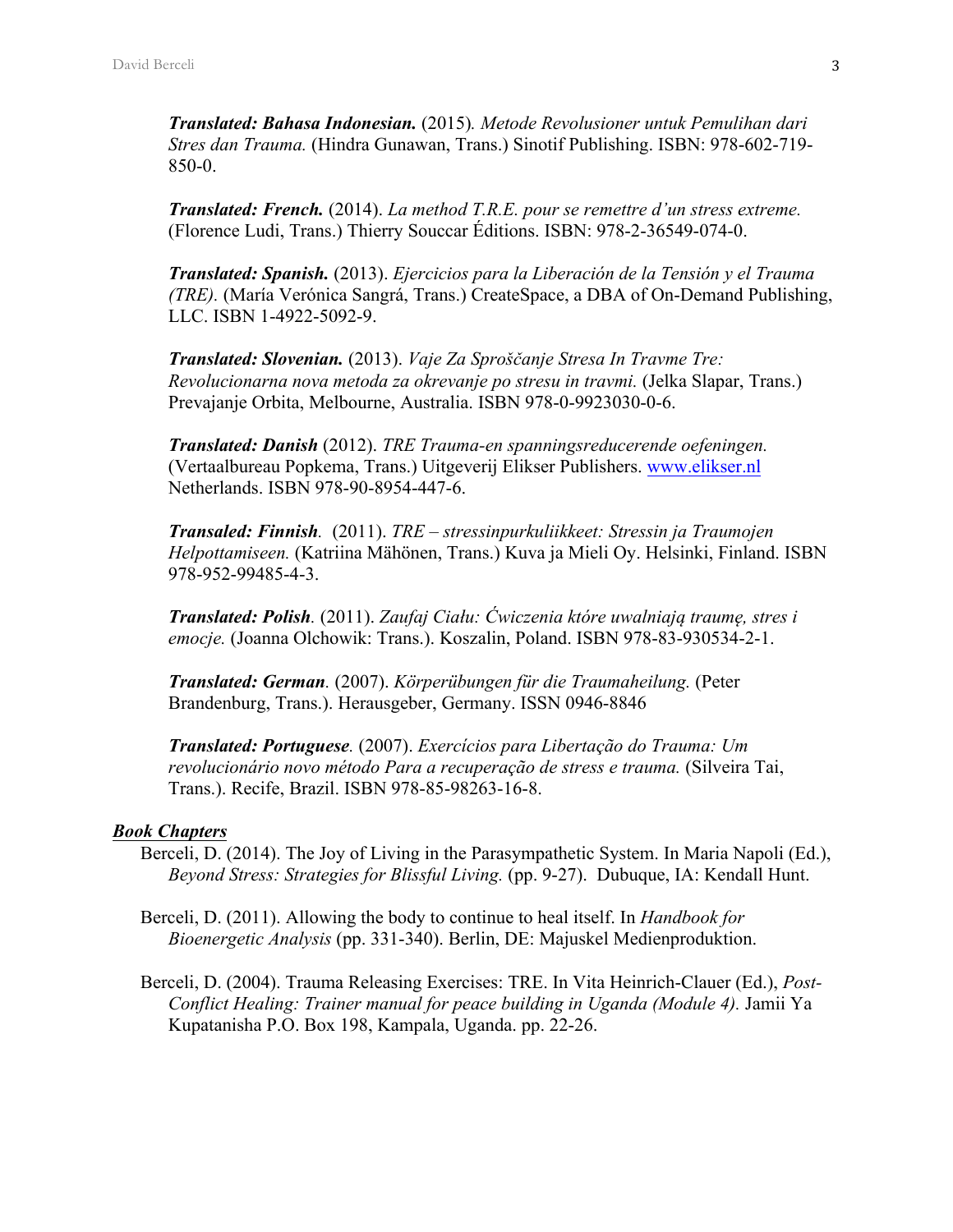#### *Monographs*

Berceli, D. (2003). **الحرب صدمات من الشفاء إلى الطریق**] Pathway to healing from war induced trauma]. Trauma Recovery Assessment and Prevention Services. 5350 E. Deer Valley Dr. Phoenix, AZ. 85054.

### *Refereed Journal Articles*

- Berceli, D., Salmon, M., Bonifas, R., Ndefo, N. (Sept. 2014). Effects of Self-induced Unclassified Therapeutic Tremors on Quality of Life Among Non-professional Caregivers: A Pilot Study*. Global Advances in Health and Medicine, 3(5),* 45-48*. www*.gahmj.com
- Berceli, D. (2010). Neurogenes Zittern: Eine körperorientierte Bahandlungsmethode für Traumata in groβen Bevölkerungsgruppen. *Trauma & Gewalt: Forschung und Praxisfelder, (4), 148-156.*
- Berceli, D. (2007). *Evaluating the effects of stress reduction exercises.* Arizona State University). *ProQuest Dissertations and Theses,* Retrieved from http://login.ezproxy1.lib.asu.edu/login?url=http://search.proquest.com/docview/3048962 90?accountid=4485
- Berceli, D., & Napoli, M. (Oct. 2007). A Proposal for a Mindfulness-BasedTrauma-Prevention Program for Social Work Professionals. *Complementary Health Practice Review*, *11*(3), 1-13.
- Okamoto, S., LeCroy, C., Tann, S., Rayle, A., Kulis, S., Dustman, P., & Berceli, D. (2006). The implications of ecologically based assessment for primary prevention with indigenous youth populations. *The Journal of Primary Prevention. 27,* 155-170.

#### *Additional Published Articles*

- Berceli, D. (2011). *Un uomo fatto d'argilla: Aiutami a guarire me stesso*. [A man made of clay: Help me to heal myself]. La rivista italiana di analisi bioenergetica. Via Magna Grecia 128, 00183 Roma, Italia. N. 1/2 – 2010.
- Koch, L. & Berceli, D. (2005). The Iliopsoas muscle: A bio-reverent approach. *Massage, 114,* 74-82.
- Koch, L. & Berceli, D. (2005). The Psycho-emotional aspects of the Iliopsoas muscle. *Massage, 115*, 106-113.
- Berceli, D. (2005). Trauma Releasing Exercises: The use of psychogenic tremors for the alleviation of Post Traumatic Stress Disorder (PTSD) symptoms. *U.S. Association for Body Psychotherapy. 4th National Conference Proceedings.* 237-243.
- Berceli, D. (2002). *Missionários Traumatizados*. (Trauma among Missionaries). *Vida Espiritana. 13,* May 2002. Casa General CSSP. Roma, Italia.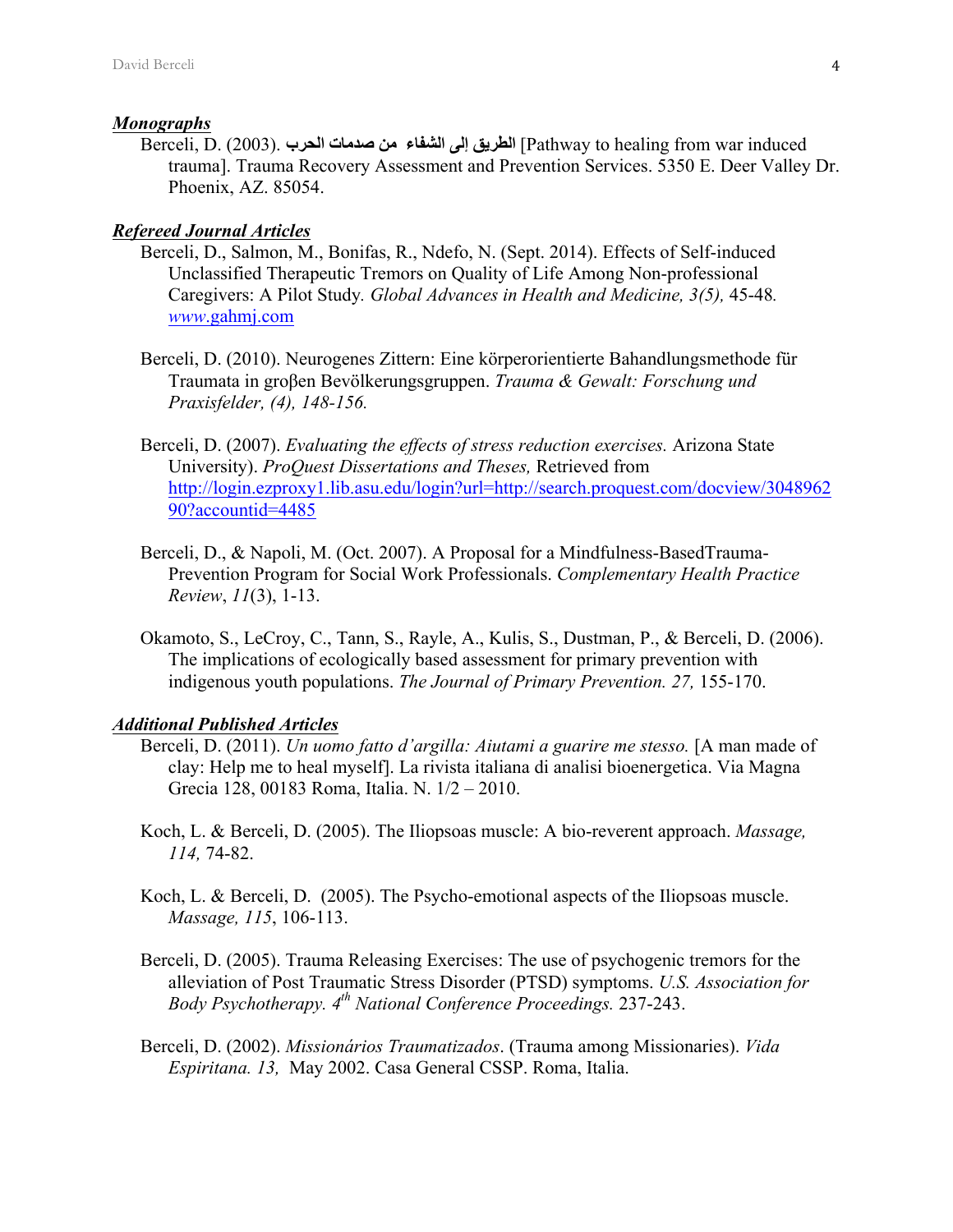- Berceli, D. (2000). Missionaries in trauma**.** *Irish Missionary Union Report*, *11,* 3-4.
- Berceli, D. (1999). Embodying politics: Recovering from political violence. *Bioenergetic Analysis, 10,* 18-20.
- Berceli, D. (1999). Trauma and the startle reflex: Its creation and resolution*. Bioenergetic Analysis, 10,* 22-24.

#### *Translated Journal Articles*

- Berceli, D., Salmon, M., Bonifas, R., Ndefo, N. (Sept. 2014). **(Spanish)** Efectos de los temblores autoinducidos no clasificados sobre la calidad de vida en los cuidadores no profesionales: un estudio piloto. Effects of Self-induced Unclassified Therapeutic Tremors on Quality of Life Among Non-professional Caregivers: A Pilot Study*. Global Advances in Health and Medicine, 3(5),* 45-48*. www*.gahmj.com
- Berceli, D., Salmon, M., Bonifas, R., Ndefo, N. (Sept. 2014).

自诱导未分类治疗性震颤对非专业护理者的生活质量的影响:一项初步研究. (Chinese). Effects of Self-induced Unclassified Therapeutic Tremors on Quality of Life Among Non-professional Caregivers: A Pilot Study*. Global Advances in Health and Medicine, 3(5),* 45-48*. www*.gahmj.com

- Berceli, D. (2003). Trauma die unsichtbare epidemie symptome, Auswirkungen und heilungsansätze. (Symptoms of trauma). Translated in *Forum Weltkirche, 4,* 28-3*.*
- Berceli, D. (2002). Missionarios traumatizados**.** (Traumatized Missionaries). Translated in *Vida Espiritana: Missao Em Situacoes-Fronteiras, 13*, 65-69.

#### *Conference Papers*

- Berceli, D. (2010, October). Neurogenic tremors in self-regulation of autonomic state and spinal tension. *Conference Proceedings of the Norwegian Chiropractors' Association 75th Anniversary International Conference.*
- Berceli, D. (2006, December). Neurogenic Tremor Release Technique (NTRT) for the alleviation of PTSD symptoms. *Conference proceedings of the 18th International Conference of the National Institute for the Clinical Application of Behavioral medicine (NICABM), Hilton Head, South Carolina.*
- Berceli, D. (2005, July). Trauma releasing exercises: The use of psychogenic tremors for the alleviation of post traumatic stress disorder (PTSD) symptoms. *Conference Proceedings of the 4th national conference of the United States Association for Body Psychotherapy.* (USABP) *Tucson, Arizona.*

#### *Video Publications*

Berceli, D. (2015). *Shake it Off Naturally: Reduce Stress, Anxiety, and Tension with TRE* (DVD). Charleston, S.C: Create Space Publishers.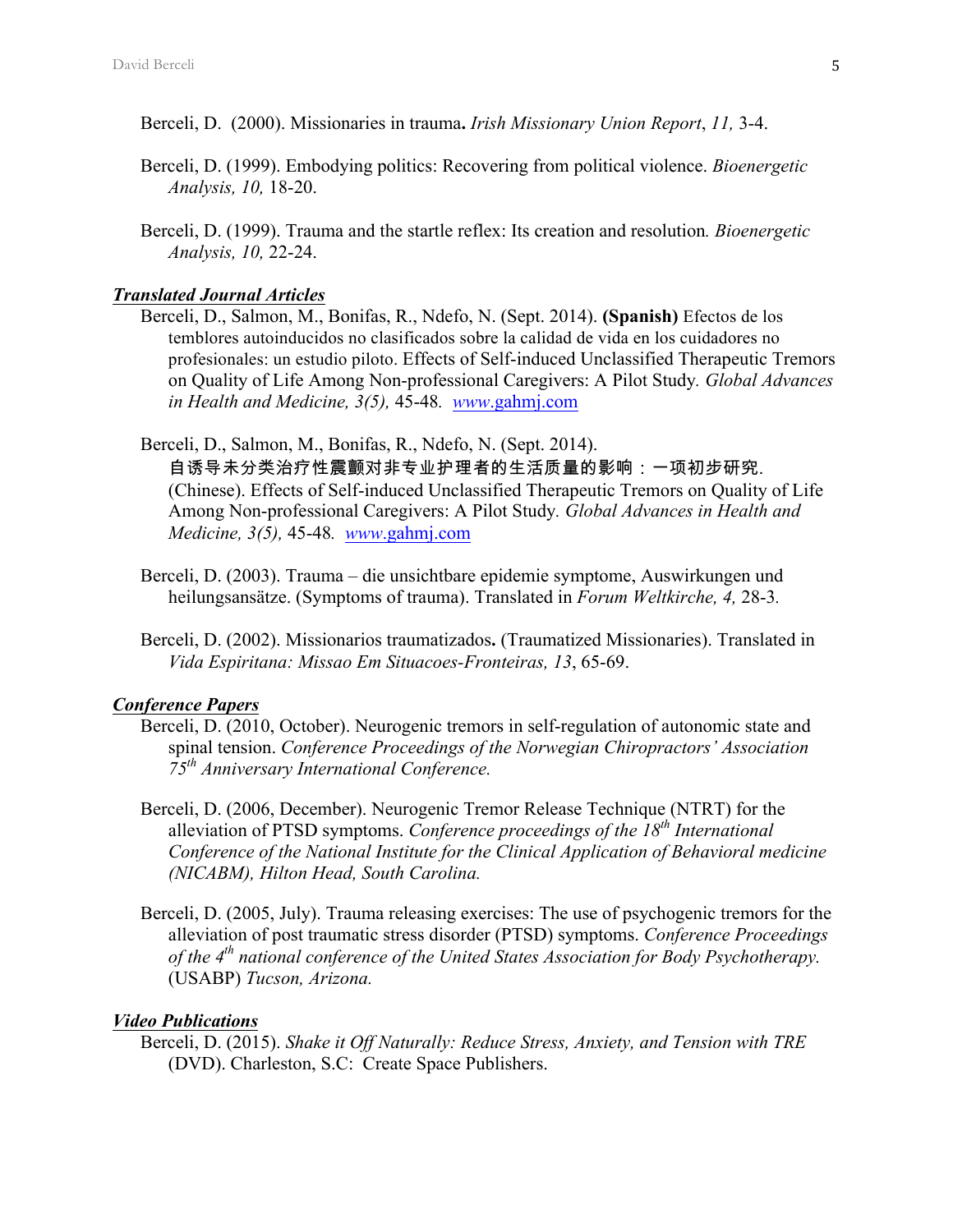- Berceli, D. (2010). *Curso para o Tratamento do Trauma e do Estresse Pós-Traumático.* [A course for the treatment of trauma and post traumatic stress]. Libertas Publications, Recife, Brazil.
- Berceli, D. (2008). T*he revolutionary trauma release exercises: Transcend your toughest times.* Namaste Publishers, Vancouver, Canada.
- Rabin, M. (2005). One hour television interview. *David Berceli's Trauma Releasing Exercises (TRE).* A Better World Media. Manhattan, New York.
- Berceli, D. (2004). *Trauma Releasing Exercises (DVD): A self-help trauma recovery methodology.* Trauma Recovery Assessment and Prevention Services *(TRAPS).* 5350 E. Deer Valley Dr. #1412, Phoenix, AZ. 85054.
- Berceli, D. (2001). *Pathway to Healing.* (VHS). 90 minute video of a self-help trauma recovery process. Trauma Recovery Assessment and Prevention Services *(TRAPS).* 5350 E. Deer Valley Dr. #1412, Phoenix, AZ. 85054.

National Organization for Continuing Education of Roman Catholic Clergy. (2004). *Bioenergetics and working with sexual celibacy in the body.* (2004). Video taped presentation at the thirty first annual convention. 1337 W. Ohio St. Chicago, IL. 60622.

| <b>CONFERENCES &amp; PUBLIC PRESENTATIONS</b><br><b>Andrew Weil Center for Integrative Medicine</b><br>The Essential Role of Neurogenic Tremors in Trauma Recovery<br>Tucson, AZ | Dec. 2019   |
|----------------------------------------------------------------------------------------------------------------------------------------------------------------------------------|-------------|
| 161 <sub>st</sub> Air Refueling Wing-Goldwater Air National Guard Base<br>Tension Releasing Exercises (TRE): Life Readiness Technique<br>Phoenix, AZ                             | Nov. 2019   |
| Inception<br>Introductory workshops on TRE for inner city youth $&$ counselors<br>Detroit, MI                                                                                    | Oct. 2019   |
| <b>Southwestern School for Behavioral Health Studies</b><br>Introduction workshop of TRE to Behavioral Health Counselors<br>Tucson, AZ                                           | Aug, 2019   |
| <b>Module 2 Certification Training</b><br>Houston, TX                                                                                                                            | July, 2019  |
| <b>Integrative Mental Health Conference Andrew Weil Center for Integrative</b><br><b>Medicine</b><br>Introduction of TRE to mental health professionals<br>San Francisco, CA     | April, 2019 |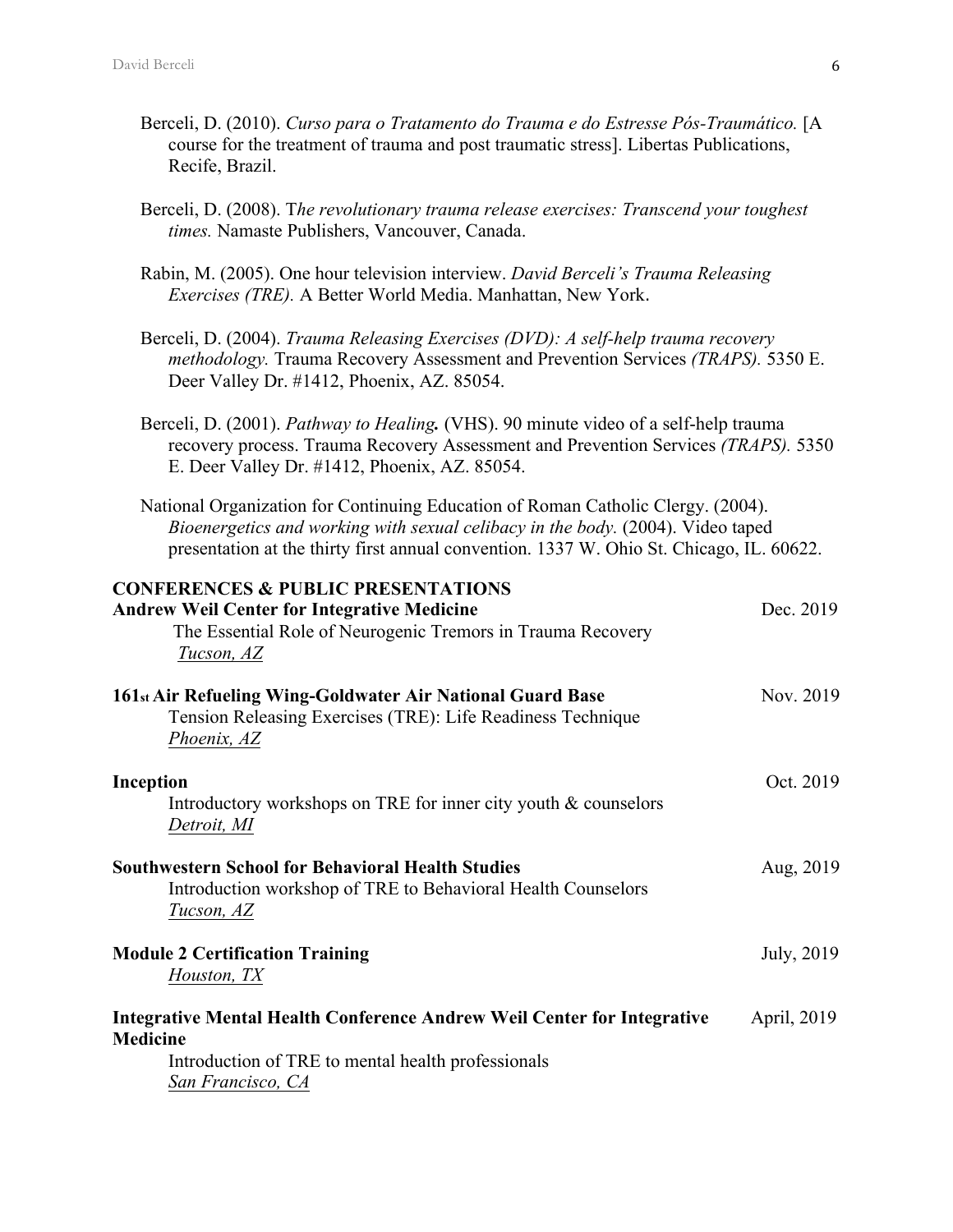| <b>TRE Advanced Training</b><br>Advanced training program for TRE certification process.<br>Jakarta & Bali, Indonesia                                                                                        | Nov. 2018   |
|--------------------------------------------------------------------------------------------------------------------------------------------------------------------------------------------------------------|-------------|
| TRE as a stress reduction for post-deployment<br>6th Airborne Brigade http://6bpd.wp.mil.pl/pl/index.html<br>Cracow, Poland                                                                                  | June, 2018  |
| <b>TRE Advanced Training</b><br>Advanced training program for TRE certification process.<br>Münster, Germany                                                                                                 | June, 2018  |
| <b>TRE Advanced Training</b><br>Advanced training program for TRE certification process.<br>Dubrovnik, Croatia                                                                                               | May, 2018   |
| <b>TRE Advanced Training</b><br>Advanced training program for TRE certification process.<br>Amsterdam, Netherlands                                                                                           | March, 2018 |
| <b>TRE Advanced Training</b><br>Advanced training program for TRE certification process.<br>Copenhagen, Denmark                                                                                              | March, 2018 |
| <b>TRE Advanced Training</b><br>Advanced training program for TRE certification process.<br>Zagreb, Croatia                                                                                                  | March, 2018 |
| <b>TRE Advanced Training</b><br>Advanced training program for TRE certification process.<br>Florianopolis, Brazil                                                                                            | Dec. 2017   |
| <b>TRE Advanced Training</b><br>Advanced training program for TRE certification process.<br>Koyasan, Japan                                                                                                   | Nov. 2017   |
| TRE First Responder & Health care Professional Tng.<br>Introduction to TRE as a self-help technique for first responders<br>East Texas Medical Center https://www.etmc.org/location/etmc-tyler/<br>Tyler, TX | Oct. 2017   |
| <b>TRE Module I Training</b><br>Provided Module I certification training program for TRE certification<br>process.<br>Madison, WI                                                                            | Sept. 2017  |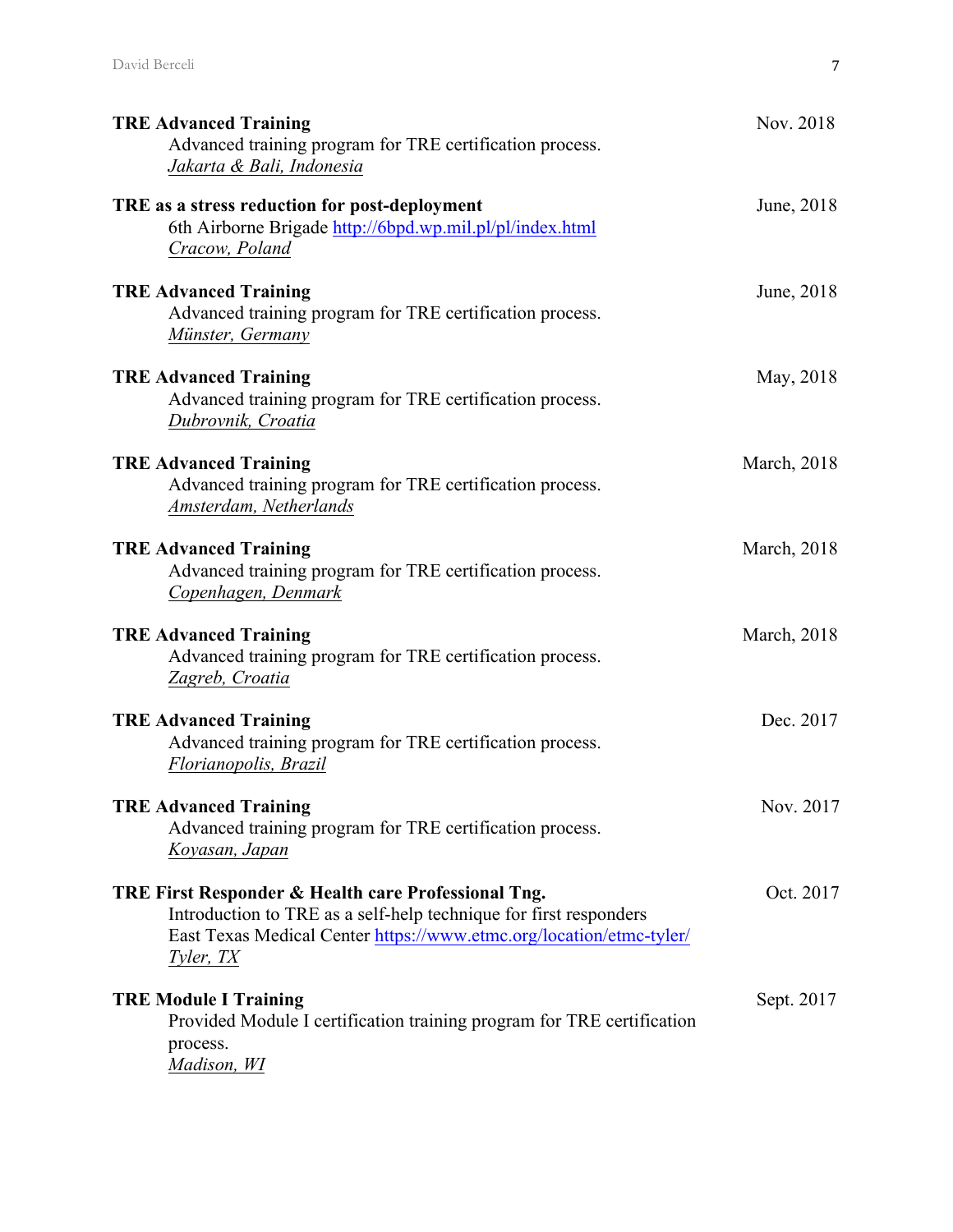| <b>TRE Advanced Training</b><br>Advanced training program for TRE certification process.<br>Madison, WI                                                                              | Sept. 2017  |
|--------------------------------------------------------------------------------------------------------------------------------------------------------------------------------------|-------------|
| <b>TRE Advanced Training</b><br>Advanced training program for TRE certification process.<br>Bremen, Germany                                                                          | June, 2017  |
| <b>TRE Advanced Training: Theresian Military Academy</b><br>"Theresianische Militärakademie"<br>Advanced training program for TRE certification process.<br>Wiener Neustadt, Austria | June, 2017  |
| <b>TRE Advanced Training</b><br>Advanced training program for TRE certification process.<br>Bucharest, Romania                                                                       | June, 2017  |
| <b>TRE Advanced Training</b><br>Advanced training program for TRE certification process.<br>Charlotte, NC                                                                            | May, 2017   |
| <b>TRE Module I Training</b><br>Provided Module I certification training program for TRE certification<br>process.<br>New York, NY                                                   | May, 2017   |
| <b>TRE Module I Training</b><br>Provided Module I certification training program for TRE certification<br>process.<br>Portland, OR                                                   | March, 2017 |
| <b>TRE Advanced Training</b><br>Advanced training program for TRE certification process.<br>Humanitarian Support Asia, http://tre-hsa.org/hsa/index.php/home/<br>Tokyo, Japan        | Nov. 2016   |
| <b>TRE Introduction Training</b><br>Provided a TRE service program for active duty, military veterans and their<br>dependents.<br>Harrisburg, PA                                     | Aug, 2016   |
| <b>TRE Training Program</b><br>Advanced training program for TRE certification process.<br>Phoenix, AZ                                                                               | July, 2016  |
| <b>TRE Training Program</b><br>Advanced training program for TRE certification process.<br>Madison, WI                                                                               | June, 2016  |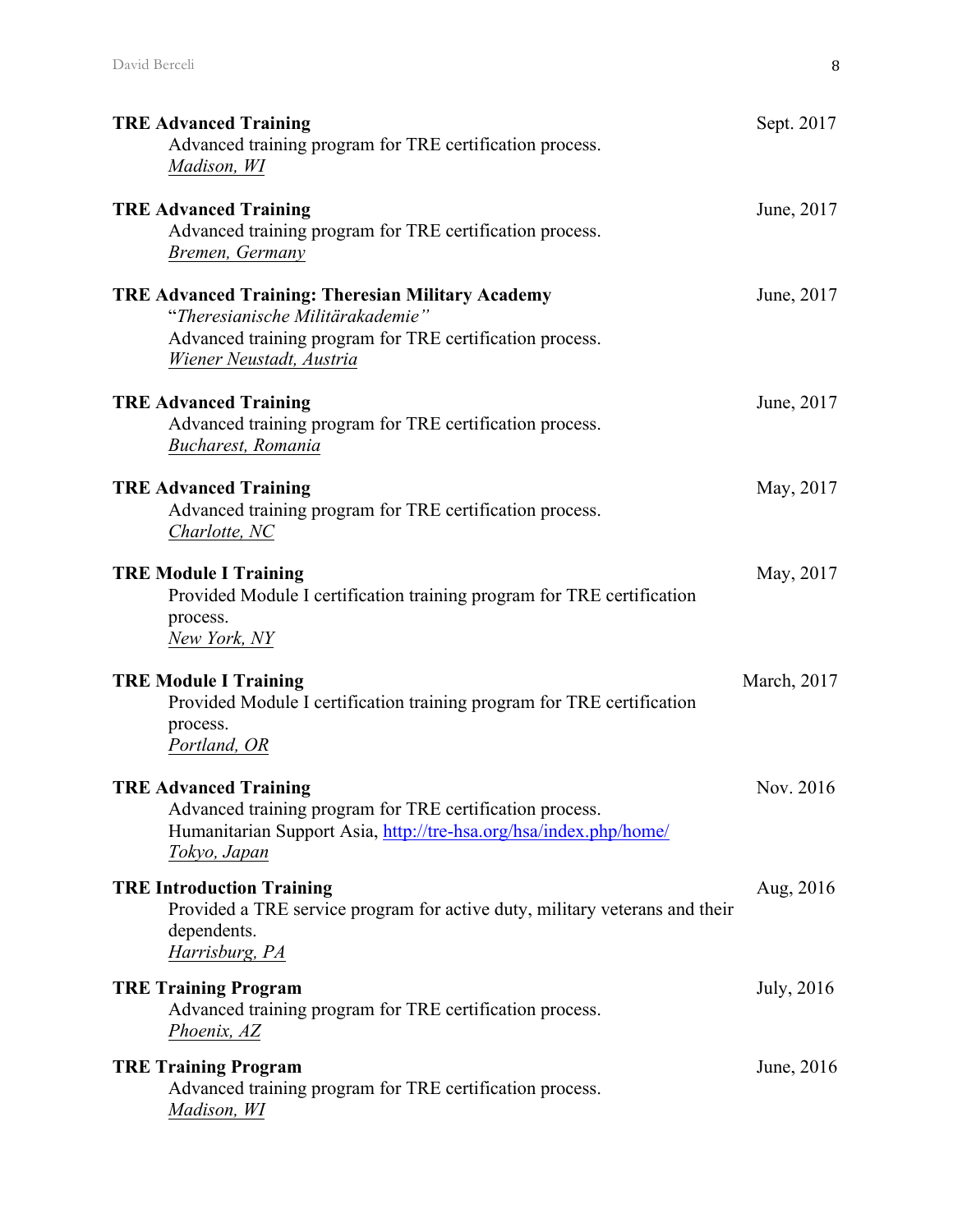| Theresian Military Academy "Theresianische Militärakademie"<br>Presented body interventions as a way of working with refugee populations<br>http://campus.milak.at/campus/englisch/index.php<br>Wiener Neustadt (Niederösterreich), Austria                                                    | Apr. 2016  |
|------------------------------------------------------------------------------------------------------------------------------------------------------------------------------------------------------------------------------------------------------------------------------------------------|------------|
| Norddeutsches Institut für Bioenergetische Analyse e.V. (The North German<br><b>Institute for Bioenergetic Analysis Association (NIBA)</b><br>Advanced training in Trauma Releasing Exercises for German Certification<br>program. http://niba-ev.de/<br>Munich, Germany                       | Apr. 2016  |
| <b>TRE Module I Training</b><br>Provided Module I certification training program for TRE certification<br>process.<br>Brussels, BE                                                                                                                                                             | Nov. 2015  |
| <b>TRE Module II Training</b><br>Provided Module II certification training program for TRE certification<br>process.<br>Berlin, DE                                                                                                                                                             | Nov. 2015  |
| Zastępca Komendanta Głównego Państwowej Straży Pożarnej<br>One day workshop for the State Fire Service of Warsaw on the effects of<br>physical job related injuries and resiliency development.<br>http://www.straz.gov.pl/aktualnosci/lista aktualnosci/Warsztaty-TRE/idn:35712<br>Warsaw, PL | Sept. 2015 |
| <b>TRE Module II Training</b><br>Provided Module II certification training program for TRE certification<br>process.<br>Warsaw, PL                                                                                                                                                             | Sept. 2015 |
| <b>TRE Advanced Training</b><br>Provided one week advanced training for Certified TRE Providers which<br>consists of psychotherapeutic principles and body awareness and intervention<br>techniques.<br>Portland, OR                                                                           | Aug. 2015  |
| <b>TRE Module I Training</b><br>Provided Module I certification training program for TRE certification<br>process.<br><i>Wash, DC</i>                                                                                                                                                          | June, 2015 |
| <b>TRE Module I Training</b><br>Provided Module I certification training program for TRE certification<br>process.<br>San Francisco, CA                                                                                                                                                        | June, 2015 |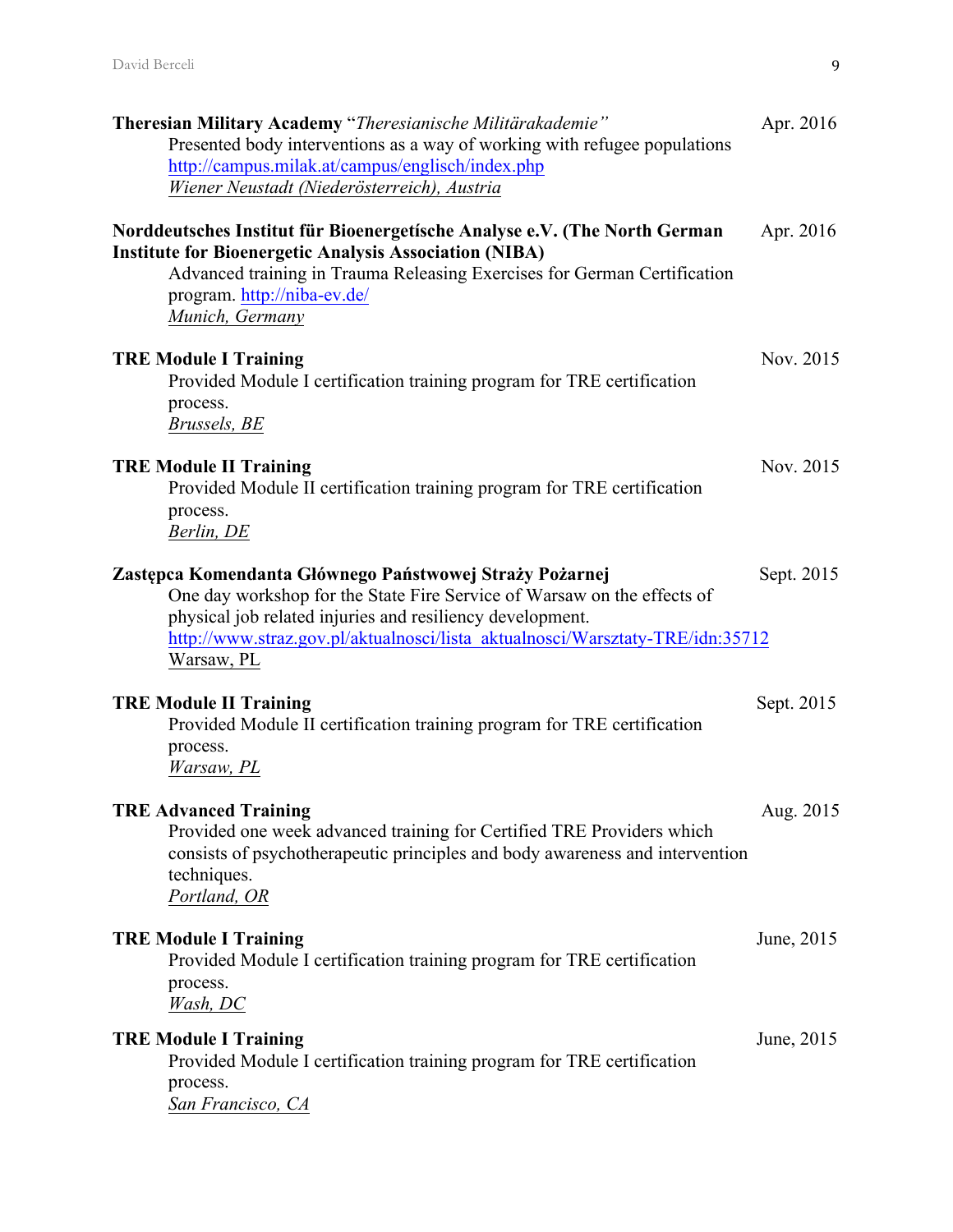| <b>Inner Vision Yoga</b><br>One day experiential workshop on the basics of TRE for yoga.<br>Tempe, AZ                                                                                                                                                                                                            | May, 2015   |
|------------------------------------------------------------------------------------------------------------------------------------------------------------------------------------------------------------------------------------------------------------------------------------------------------------------|-------------|
| <b>TRE Module I Training</b><br>Provided Module I certification training program for TRE certification<br>process.<br>Montreal, CA                                                                                                                                                                               | March, 2015 |
| <b>TRE Module II Training</b><br>Provided Module II certification training program for TRE certification<br>process.<br>Phoenix, AZ                                                                                                                                                                              | March, 2015 |
| <b>TRE Module I Training</b><br>Provided Module I certification training program for TRE certification<br>process.<br>Chicago, IL                                                                                                                                                                                | Feb. 2015   |
| <b>Stairways Behavioral Health</b><br>Provided 5 day training for staff of Stairways Behavioral Health to<br>Incorporate TRE into their program that assists persons with mental health<br>care needs, providing support essential for living fully in the community.<br>http://www.stairwaysbh.org/<br>Erie, PA | Feb. 2015   |
| Living Ubuntu (501c 3, non profit)<br>Provided TRE workshops with didactic and experiential components for<br>People associated with non-profit organizations.<br>http://www.livingubuntu.org/<br>San Diego, CA                                                                                                  | Jan. 2015   |
| <b>TRE Global Summit</b><br>Presented the new training & certification program for Global TRE and<br>Facilitated & supervised a five-day intensive training program.<br>http://tre-summit.com/en/<br>Bahia, Brazil                                                                                               | Dec. 2014   |
| Norddeutsches Institut für Bioenergetische Analyse e.V. (The North German<br><b>Institute for Bioenergetic Analysis Association (NIBA)</b><br>Provided Leve I & II training in Trauma Releasing Exercises for German<br>Certification program.<br>http://niba-ev.de/<br>Vlotho & Ovelgöenne, Germany             | Nov. 2014   |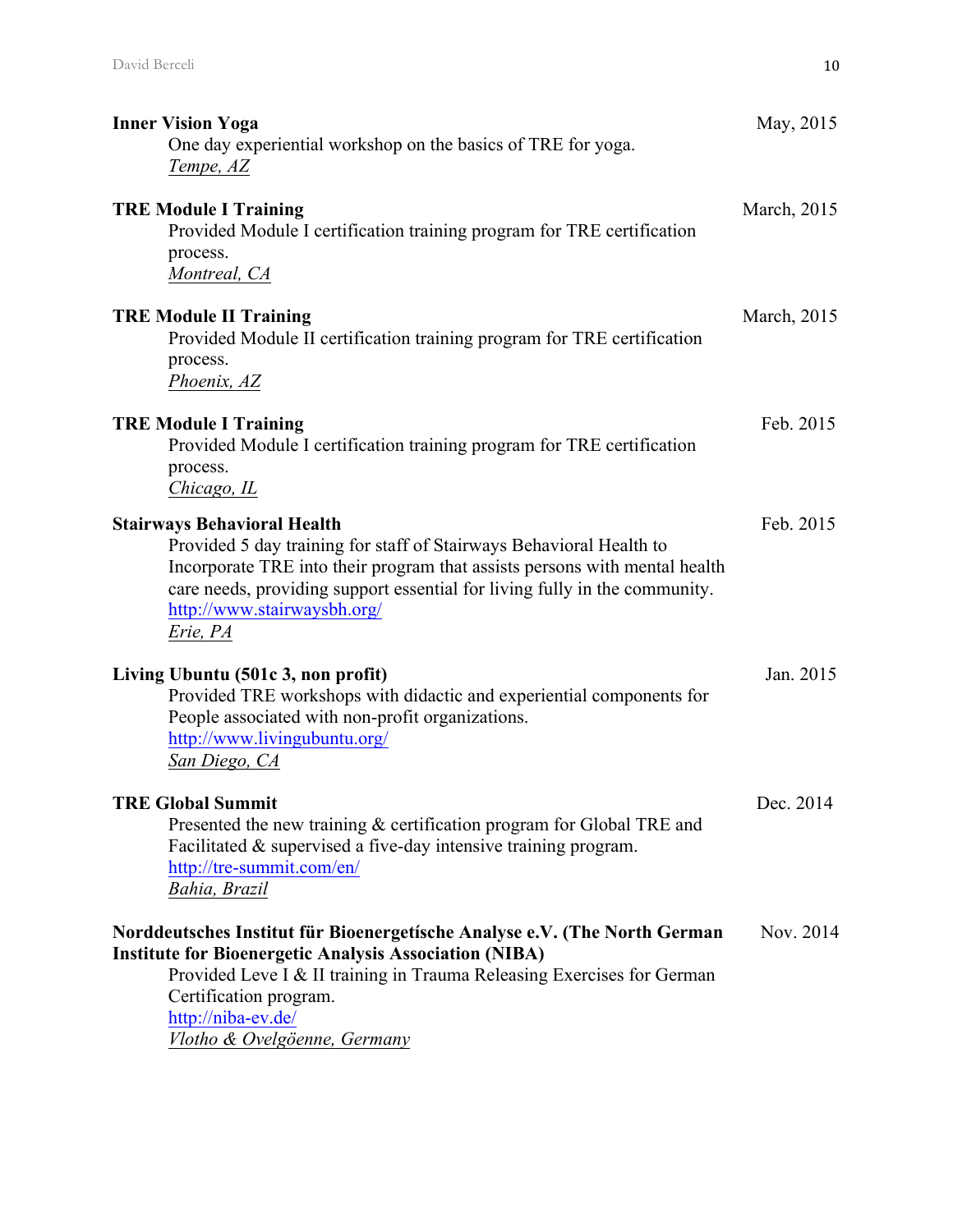| <b>Inner Vision Yoga</b><br>General workshop on stress reduction and trauma mitigation using TRE as<br>a self-induced therapeutic tremor response of the autonomic nervous system.<br>www.innervisionyoga.com<br>Phoenix, AZ                                                                                                                                                                 | Oct. 2014   |
|----------------------------------------------------------------------------------------------------------------------------------------------------------------------------------------------------------------------------------------------------------------------------------------------------------------------------------------------------------------------------------------------|-------------|
| <b>The Works Partnership</b><br>Provided Level II certification training program for TRE certification<br>process.<br>www.theworkspartnership.com                                                                                                                                                                                                                                            | Sept. 2014  |
| Singapore, Singapore<br><b>Luke Air Force Base: AETC 56 MDOS/SGOMHF</b><br>Presented TRE through didactic presentation and experiential praxis to the<br>staff of the mental health treatment center.<br>Luke AFB, AZ                                                                                                                                                                        | Sept. 2014  |
| <b>TRE Training Program</b><br>Provided Level II & Advanced Training certification programs for<br>TRE certification and continuing education process.<br>Phoenix, AZ                                                                                                                                                                                                                        | June, 2014  |
| <b>TRE Training Program</b><br>Provided Level I & II certification training programs for TRE certification<br>process.<br>Madison, WI                                                                                                                                                                                                                                                        | June, 2014  |
| <b>TRE Training Program</b><br>Provided Level II certification training program for TRE certification<br>process.<br>www.yogacalm.org<br>Portland, OR                                                                                                                                                                                                                                        | May, 2014   |
| <b>Osprey Global Solutions</b><br>Presented TRE as a down-regulating process during Osprey's defense<br>and logistics services. Through didactic and experiential services the self-<br>directed TRE process was demonstrated as a useful process for rescue, first<br>responder, counter-crime and counter-terrorists personnel.<br>http://www.ospreyglobalsolutions.com/<br>Wilmington, NC | May, 2014   |
| <b>Relationships &amp; TRE, Personal Healing Intensive</b><br>Discovering how the development of how the inner or intra-personal<br>relationship within naturally leads to the development of inter-personal<br>relationship with friends, colleagues, family and society.<br>http://www.traumareleaseexercises.com.au/<br>Brisbane, Sydney and Melbourne, Australia                         | April, 2014 |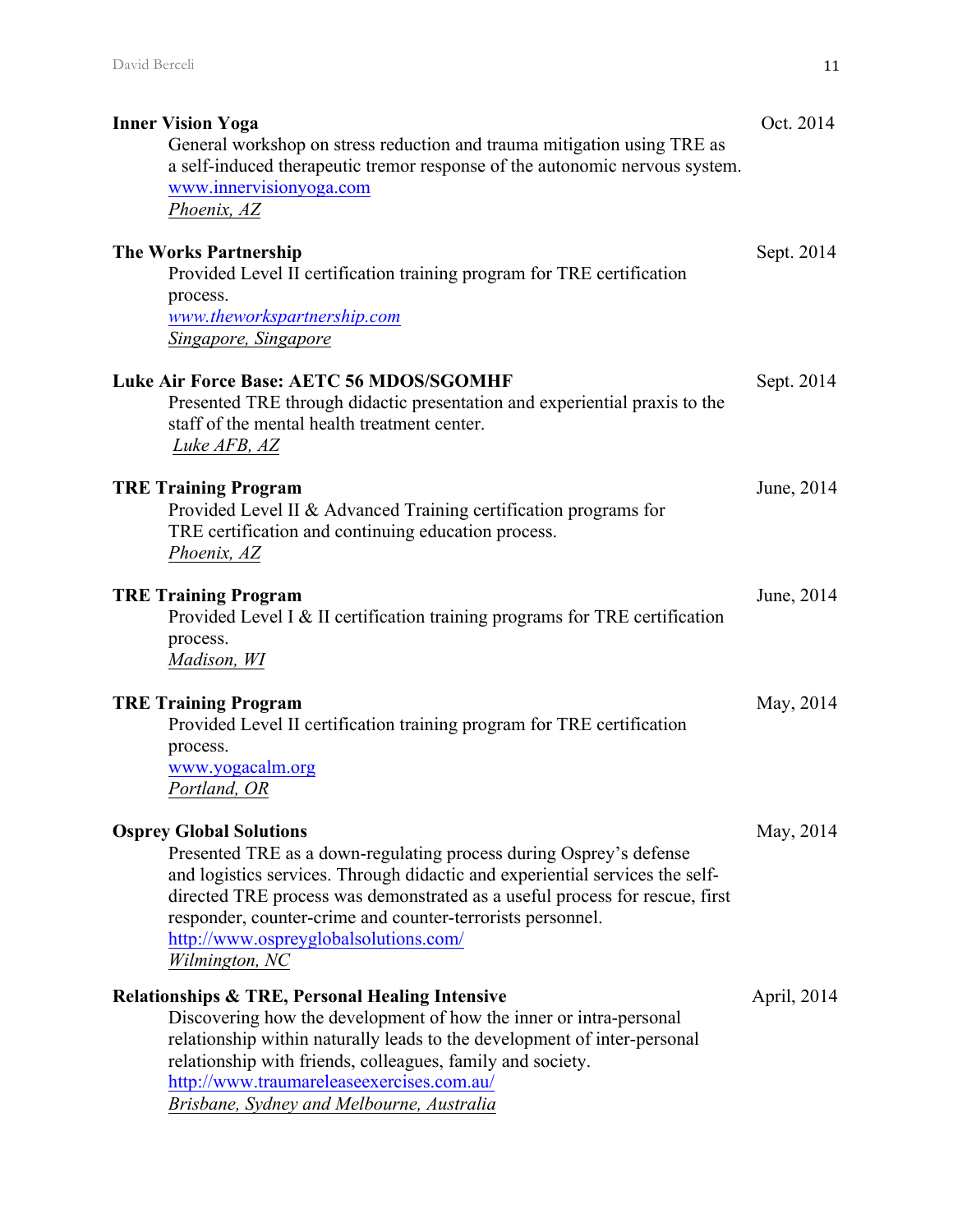| Theresian Military Academy "Theresianische Militärakademie"<br>Presented a 1 day workshop to 150 soldiers on the use of body interventions<br>(TRE) as a method for resiliency and recovery from stress, tension and trauma.<br>http://campus.milak.at/campus/englisch/index.php<br>Wiener Neustadt (Niederösterreich), Austria                                                                                                           | March 2014  |
|-------------------------------------------------------------------------------------------------------------------------------------------------------------------------------------------------------------------------------------------------------------------------------------------------------------------------------------------------------------------------------------------------------------------------------------------|-------------|
| <b>TRE Certification Training</b><br>Provided certification training program for TRE certification process.<br>Vlotho & Ovelgönne, Germany                                                                                                                                                                                                                                                                                                | March, 2014 |
| <b>TRE Training Program</b><br>Provided certification training program for TRE certification process.<br>Bilbao, Spain                                                                                                                                                                                                                                                                                                                    | March, 2014 |
| <b>Northern Illinois University (NIU)</b><br>College of Education, Department of Counseling, Adult & Higher Education<br>Presented 2 day workshop on body interventions within the therapeutic counseling<br>context and relationship.<br>http://www.niu.edu/index.shtml<br>DeKalb, IL                                                                                                                                                    | Feb. 2014   |
| <b>United States Special Operations Command (SOCOM)</b><br>Substance Abuse and Mental Health Services Administration (SAMHSA)<br>National Center for Complementary & Alternative Medicine (NCCAM)<br>Preserving the Force and Families Task Force (POTFF)<br>Army Soldier for Life Office<br>Presented TRE as a self-directed method for stress reduction in relation to<br>substance abuse and mental health.<br><b>Washington</b> , DC. | Jan. 2014   |
| U.S. Department of health and human services<br>Presented TRE as a self-directed method for stress reduction in relation<br>to substance abuse and mental health. www.samhsa.org<br>Austin, Tx.                                                                                                                                                                                                                                           | Dec. 2013   |
| <b>Malteser International</b><br>Trained eight members of the Malteser Psycho-social staff for aid of<br>Syrian Refugees located in Turkey.<br>http://www.malteser-international.org/en/home/home.html<br>Kilis, Turkey                                                                                                                                                                                                                   | Nov. 2013   |
| <b>TRE Certification Training</b><br>Provided certification training program for TRE certification<br>Process. Norddeutsches Institut für Bioenergetische Analyse.<br>http://bioenergetik-deutschland.de/fortbtre/allgemein.php<br>Ovelgönne, Germany                                                                                                                                                                                     | Nov. 2013   |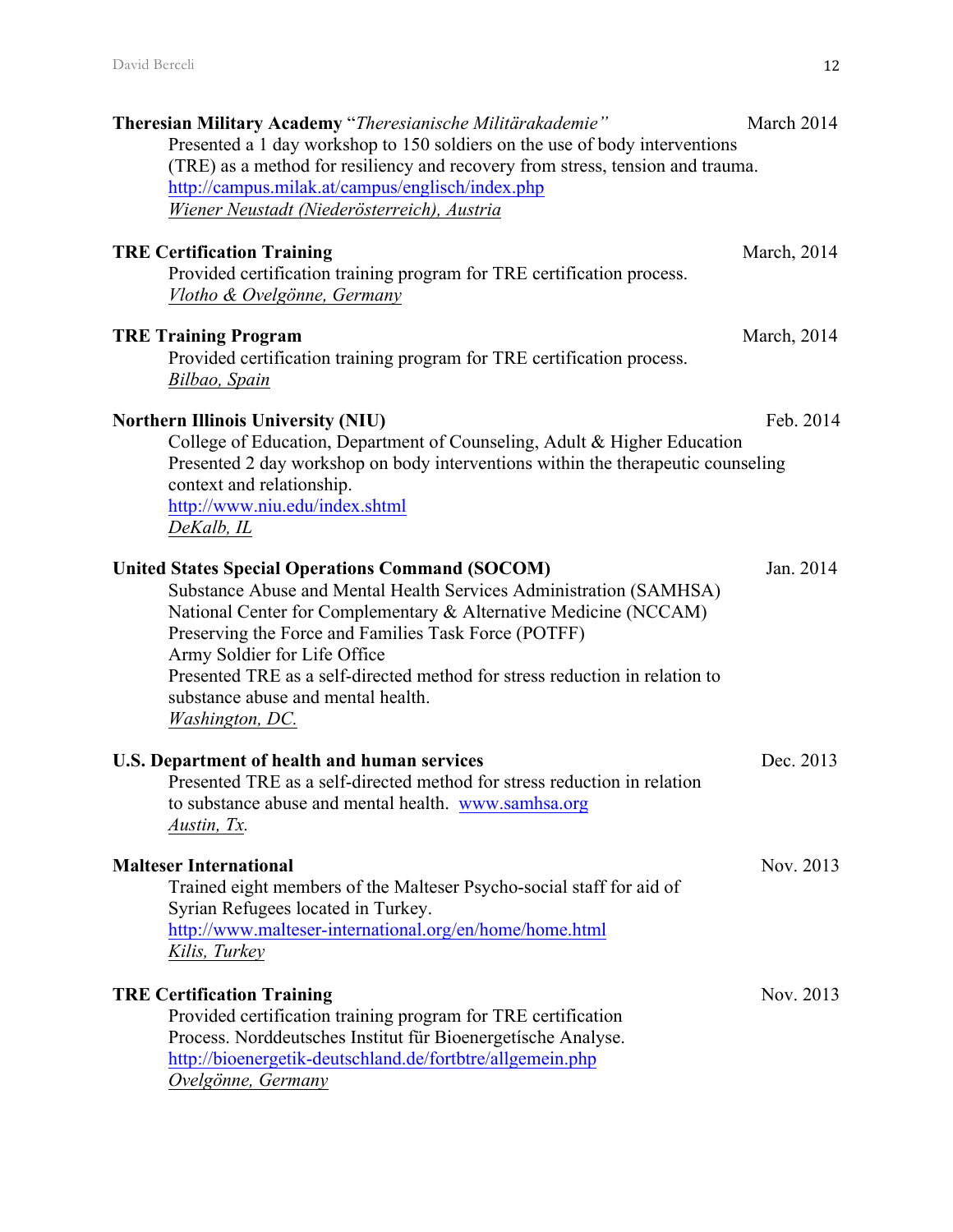| <b>Danish Multiple Sclerosis Society</b><br>Provided TRE awareness training to MS staff as it relates to the<br>Physiotherapeutic process of Multiple Sclerosis.<br>http://www.msif.org/<br>Copenhagen, Denmark                                                                          | Oct. 2013  |
|------------------------------------------------------------------------------------------------------------------------------------------------------------------------------------------------------------------------------------------------------------------------------------------|------------|
| <b>Flood Recovery Workshops</b><br>Provided TRE as a self-help therapeutic recovery process for disaster<br>survivors of Colorado flooding.<br>Boulder & Longmont, Colorado                                                                                                              | Oct. 2013  |
| <b>Attachment &amp; Trauma Treatment Center for Healing</b><br>Keynote speaker regarding self-induced unclassified therapeutic<br>Tremors (SUTT) as a therapeutic process for trauma recovery.<br>http://www.attch.org/<br>Toronto, Canada                                               | Oct. 2013  |
| <b>TRE Certification Training</b><br>Provided certification training program for TRE certification process.<br>http://www.christinestewardrmt.com/<br>Vancouver, BC                                                                                                                      | Sept. 2013 |
| <b>TRE Certification Training</b><br>Provided Level II & Advanced certification training program for TRE<br>certification.<br>Phoenix, AZ                                                                                                                                                | Aug. 2013  |
| <b>Prescott Community Relief Program for Yarmell Hill Fire Disaster</b><br>Provided TRE as a self-help therapeutic recovery process in collaboration<br>with Prescott YMCA for firemen, EMT's, families & community survivors<br>of the fatal Yarmell Hil fire disaster.<br>Prescott, AZ | Aug. 2013  |
| Army: Batallon De Sanidad "Soldado Jose Maria Hernandez:<br>(Soldier Jose Maria Hernandez Military Health Unit) Taught TRE to 50<br>amputee soldiers to restore somatic sensitivity post trauma.<br>http://www.trecolombia.com/<br>Bogotá, Columbia                                      | July, 2013 |
| <b>TRE Certification Training</b><br>Provided Level II certification training program for TRE certification.<br>http://www.trecolombia.com/<br>Bogotá, Columbia                                                                                                                          | July, 2013 |
| <b>TRE Certification Training</b><br>Provided advanced certification training program for<br>TRE certification.<br>Cefalù, Sicily                                                                                                                                                        | June, 2013 |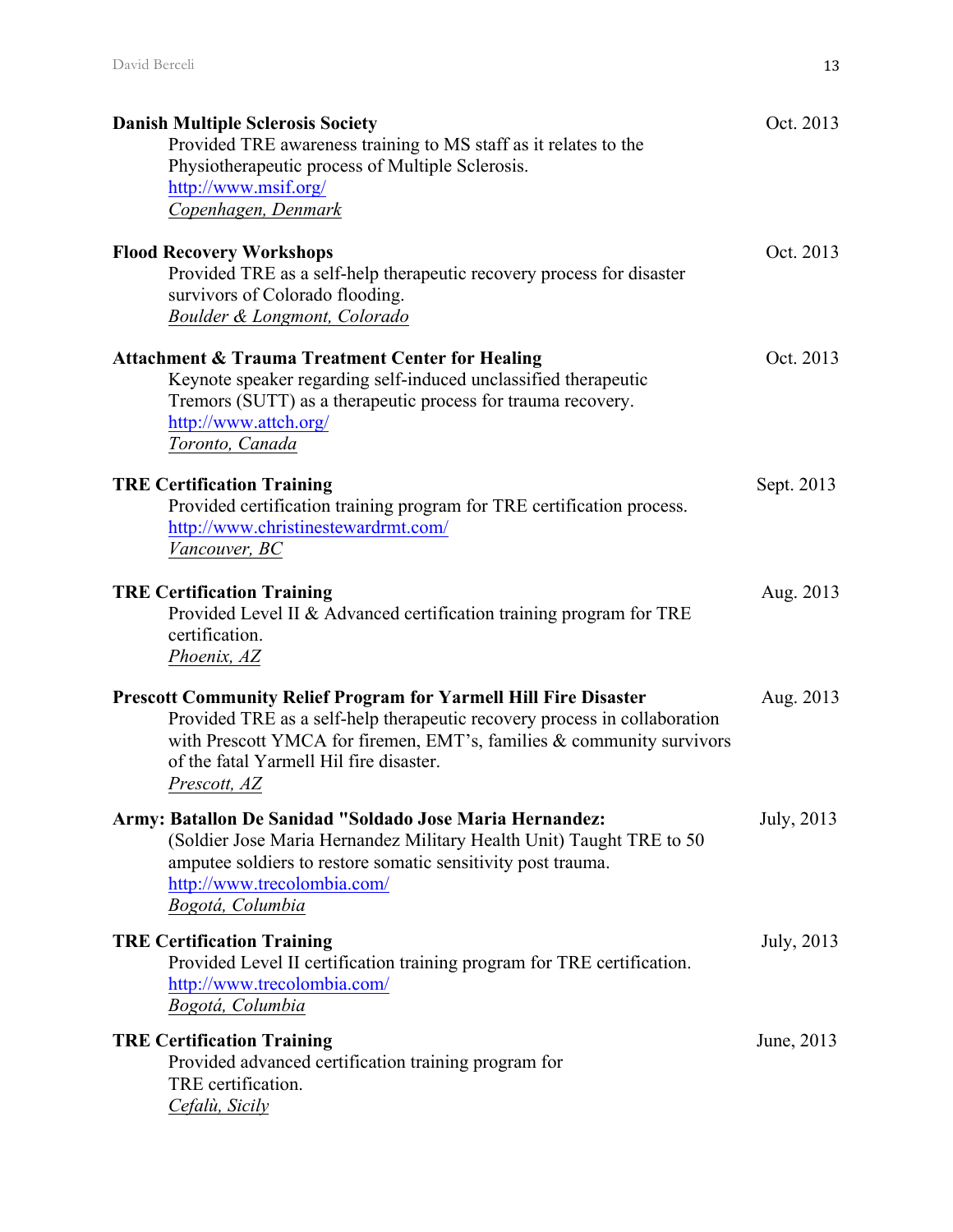| Bioenergetics 22 <sup>nd</sup> International Conference                                                                                                                                                                                                             | June, 2013  |
|---------------------------------------------------------------------------------------------------------------------------------------------------------------------------------------------------------------------------------------------------------------------|-------------|
| Keynote speaker on, The grounded body: A Neuro-anatomical perspective.                                                                                                                                                                                              |             |
| http://www.bioenergetic-therapy.com/index.php/en/                                                                                                                                                                                                                   |             |
| Palermo, Sicily                                                                                                                                                                                                                                                     |             |
| VA: William S. Middleton Memorial Veterans Hospital                                                                                                                                                                                                                 | June, 2013  |
| Provided TRE certification training to VA staff as TRE process of including<br>self-induced unclassified therapeutic Tremors (SUTT) as a therapeutic process<br>for recovery from physical & psycho-emotional trauma.<br>http://www.madison.va.gov/<br>Madison, WI. |             |
| <b>Kripalu Center for Yoga and Health</b><br>Provided Level I certification training program for TRE certification<br>as it applies to the concepts of yoga and improved health.<br>http://www.kripalu.org/<br>Stockbridge, Mass.                                   | June, 2013  |
| <b>Healing Highrise Event</b><br>Introductory presentations for TRE within alternative methods of healing.<br>http://www.healing-highrise.com/program/<br>Brussels, Belgium                                                                                         | May, 2013   |
| <b>TRE Certification Training</b><br>Provided certification training program for TRE trainees.<br>Zurich, Switzerland                                                                                                                                               | May, 2013   |
| <b>TRE Certification Training</b><br>Provided certification training program for TRE trainees.<br>http://www.centrumpracyzcialem.pl/<br>Coszalin, Poland                                                                                                            | May, 2013   |
| <b>TRE Certification Training: Gesundheitsschule Hildegard von Bingen</b><br>Provided certification training program for TRE trainees.<br>http://www.treaustria.com/<br>Wiener Neustadt, Austria                                                                    | May, 2013   |
| <b>TRE Certification Training</b><br>Provided certification training program for TRE trainees.<br>Bilbao, Spain                                                                                                                                                     | May, 2013   |
| <b>TRE Certification Training</b><br>Provided certification training program for TRE certification<br>Process. Norddeutsches Institut für Bioenergetische Analyse.<br>http://bioenergetik-deutschland.de/fortbtre/allgemein.php<br>Ovelgönne, Germany               | April, 2013 |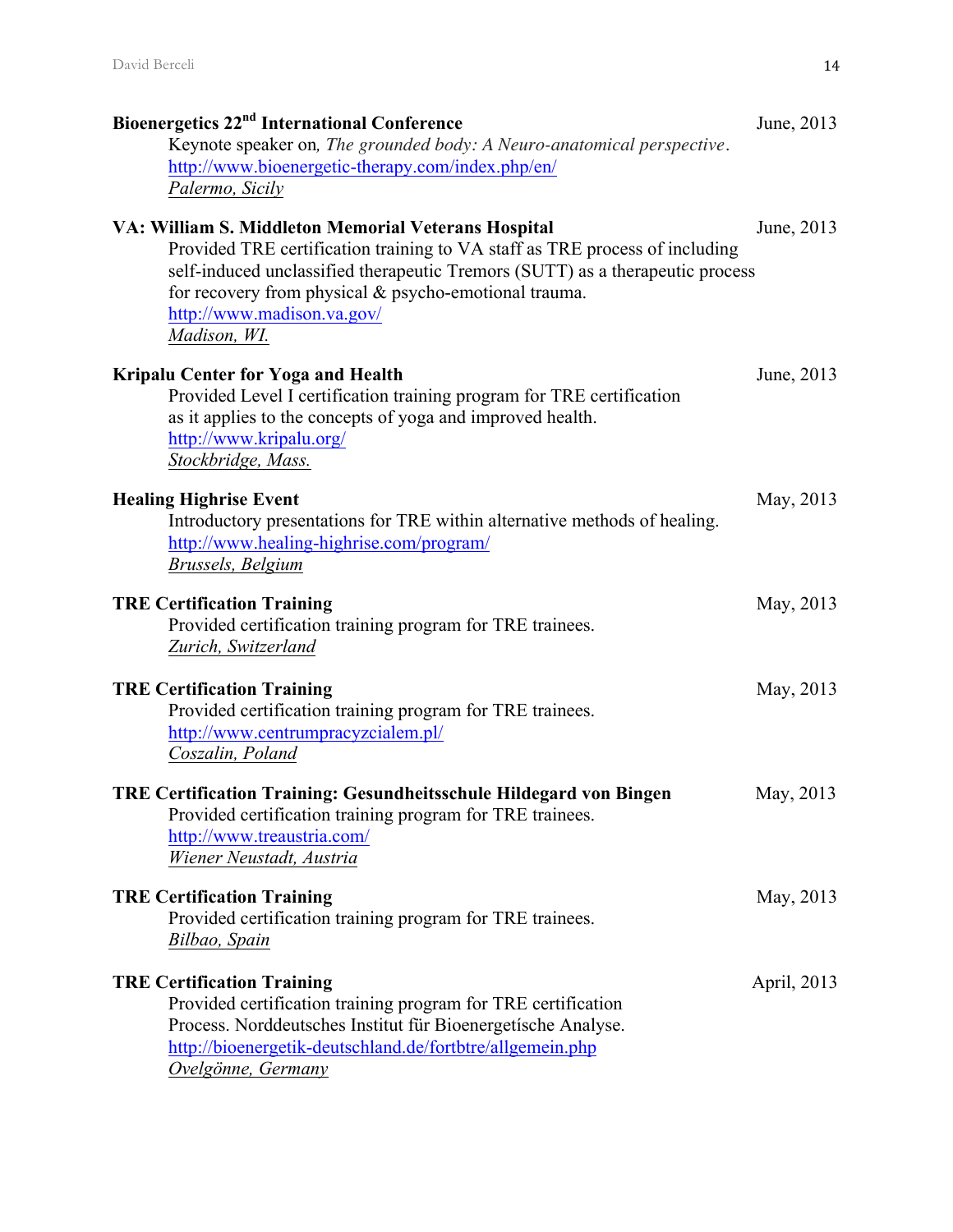| <b>TRE Certification Training</b><br>Provided certification training program for TRE certification<br>Process. Norddeutsches Institut für Bioenergetische Analyse.<br>http://bioenergetik-deutschland.de/fortbtre/allgemein.php                                                                                                                                   | April, 2013 |
|-------------------------------------------------------------------------------------------------------------------------------------------------------------------------------------------------------------------------------------------------------------------------------------------------------------------------------------------------------------------|-------------|
| Vlotho, Germany<br><b>Esalen Institute: TRE Men's Workshop</b><br>This didactic and experiential workshop explored the stressful challenges<br>and solutions of being a healthy man, father $\&$ son in today's challenging times.<br>http://www.esalen.org/<br>Big Sur, CA.                                                                                      | March, 2013 |
| <b>TRE: The Body's Natural Healing Mechanism</b><br>This didactic and experiential workshop explored how the self-induced<br>unclassified therapeutic tremors (SUTT) evoked by TRE can be used as a<br>therapeutic process for trauma recovery.<br>http://www.esalen.org/<br>Big Sur, CA.                                                                         | March, 2013 |
| <b>TRE Certification Training: The Works Partnership</b><br>Provided advanced certification training program for TRE certification<br>as applied to the coaching profession.<br>www.theworkspartnership.com<br><b>Singapore City, Singapore</b>                                                                                                                   | March, 2013 |
| <b>TRE Certification Training</b><br>Provided certification training program for TRE certification process.<br>Portland, OR.                                                                                                                                                                                                                                      | April, 2013 |
| <b>TRE New Zealand</b><br>Provided trauma recovery services for earthquake survivors (2010).<br>Provided Level I & II training for TRE providers in New Zealand.<br>Developed a culturally sensitive TRE training program and service delivery<br>for the <i>Maori</i> population of New Zealand.<br>Christchurch, New Zealand<br>http://www.traumarelease.co.nz/ | Dec. 2012   |
| <b>TRE Australia</b><br>Provided Level I & II training for TRE providers in Australia.<br>Sydney & Melbourne, Australia<br>http://www.traumareleaseexercises.com.au/                                                                                                                                                                                              | Nov. 2012   |
| <b>TRE Spain</b><br>Provided Level I TRE training for TRE providers in Northern Spain.<br>Bilbao, Spain                                                                                                                                                                                                                                                           | Oct. 2012   |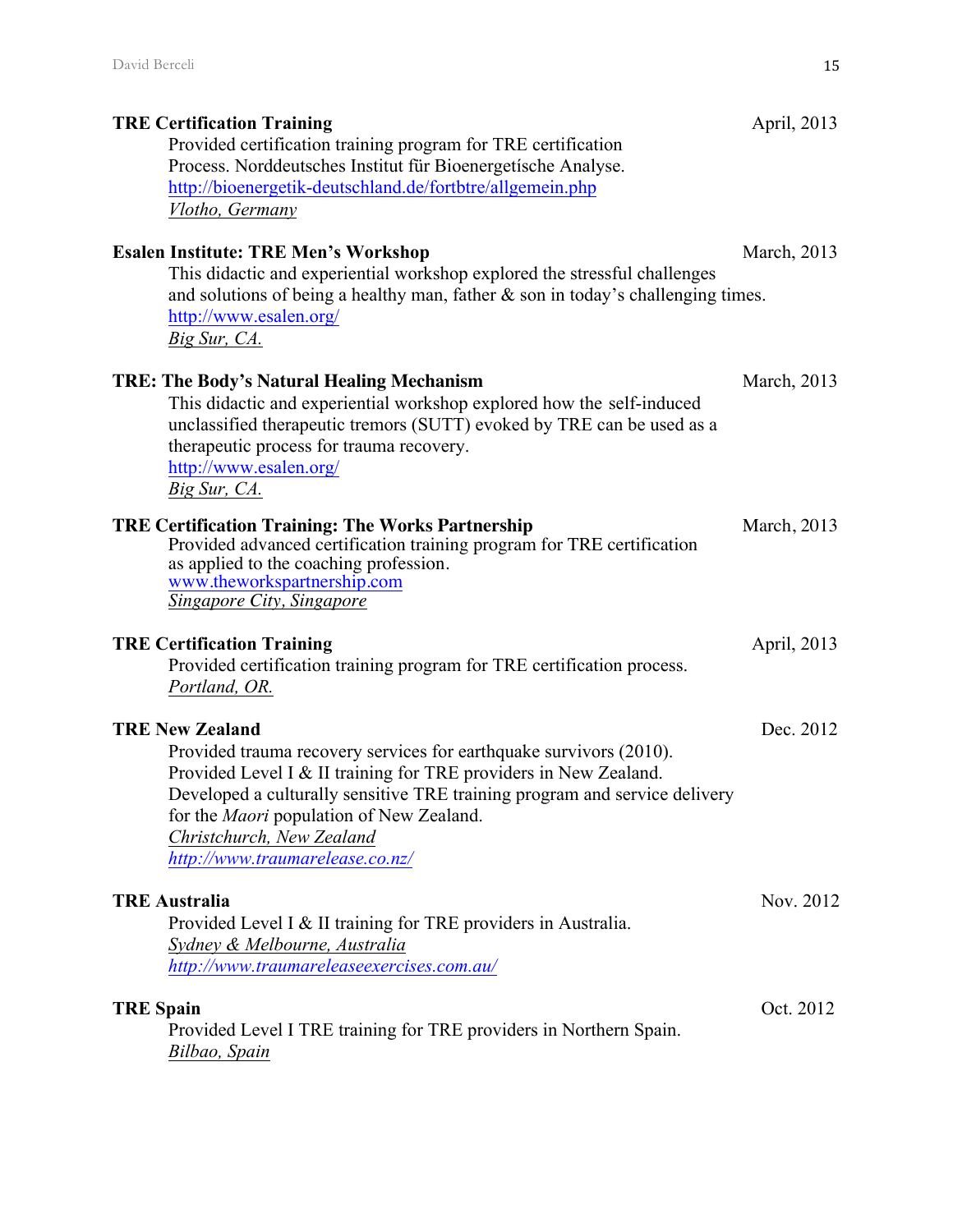| <b>TRE Germany</b><br>Provided Level I & II trainings for TRE practitioners in Germany.<br>http://bioenergetik-deutschland.de/fortbtre/allgemein.php<br>Ovelgönne, & Vlotho, Germany                                                                                                                                                                                            | Oct. 2012  |
|---------------------------------------------------------------------------------------------------------------------------------------------------------------------------------------------------------------------------------------------------------------------------------------------------------------------------------------------------------------------------------|------------|
| <b>TRE Slovenia</b><br>Provided Level I training for TRE providers in Slovenia.<br>Ljubljana, Slovenia<br>http://www.treslovenia.si/                                                                                                                                                                                                                                            | Oct. 2012  |
| VA: Veterans, trauma & treatment: best mind-body practices: a professional<br>conference from trauma to resilience:<br>Presented TRE as a mind-body approach to stress reduction, trauma recovery<br>resiliency development for pre/post deployment active duty and veterans.<br>Omega Institute, N.Y.<br>http://www.eomega.org/workshops/conferences/veterans-trauma-treatment | Oct. 2012  |
| Science, Spirit & Health Symposium<br>Presented TRE as a self-help, stress reduction and trauma recovery method.<br>Tucson, AZ                                                                                                                                                                                                                                                  | Sept. 2012 |
| <b>TRE Canada</b><br>Provided Level I training for TRE providers in Canada.<br>Vancouver, B.C.<br>http://traumaprevention.com/2010/06/09/certified-tre-practitiioners-in-canada/                                                                                                                                                                                                | Sept. 2012 |
| <b>Setermoen Military Base</b><br>Provided 1 day training on the neuro-physiology of stress & trauma and the<br>Use of bodywork methods (TRE) for recovery and future resiliency.<br>Bardu, Norway<br>http://mil.no/organisation/about/norwegianmilitarybases/Pages/Setermoen.aspx                                                                                              | Sept. 2012 |
| Polícia Federal e Civil de Pernambuco, Brasil<br>TRE training for 250 federal and civil police for Recife, Brazil.<br>Pernambuco, Brazil<br>http://www.policiacivil.pe.gov.br/<br>http://www.youtube.com/watch?v=xboSLMH36Fg                                                                                                                                                    | July, 2012 |
| Bahiana Escola De Medicina e Saúde Pública<br>Presented TRE to the faculty and student body. Level I training in TRE to<br>Be incorporated in the to curriculum of the university as an alternative health<br>care program.<br>Salvador Bahia, Brazil<br>http://www.bahiana.edu.br/site/                                                                                        | July, 2012 |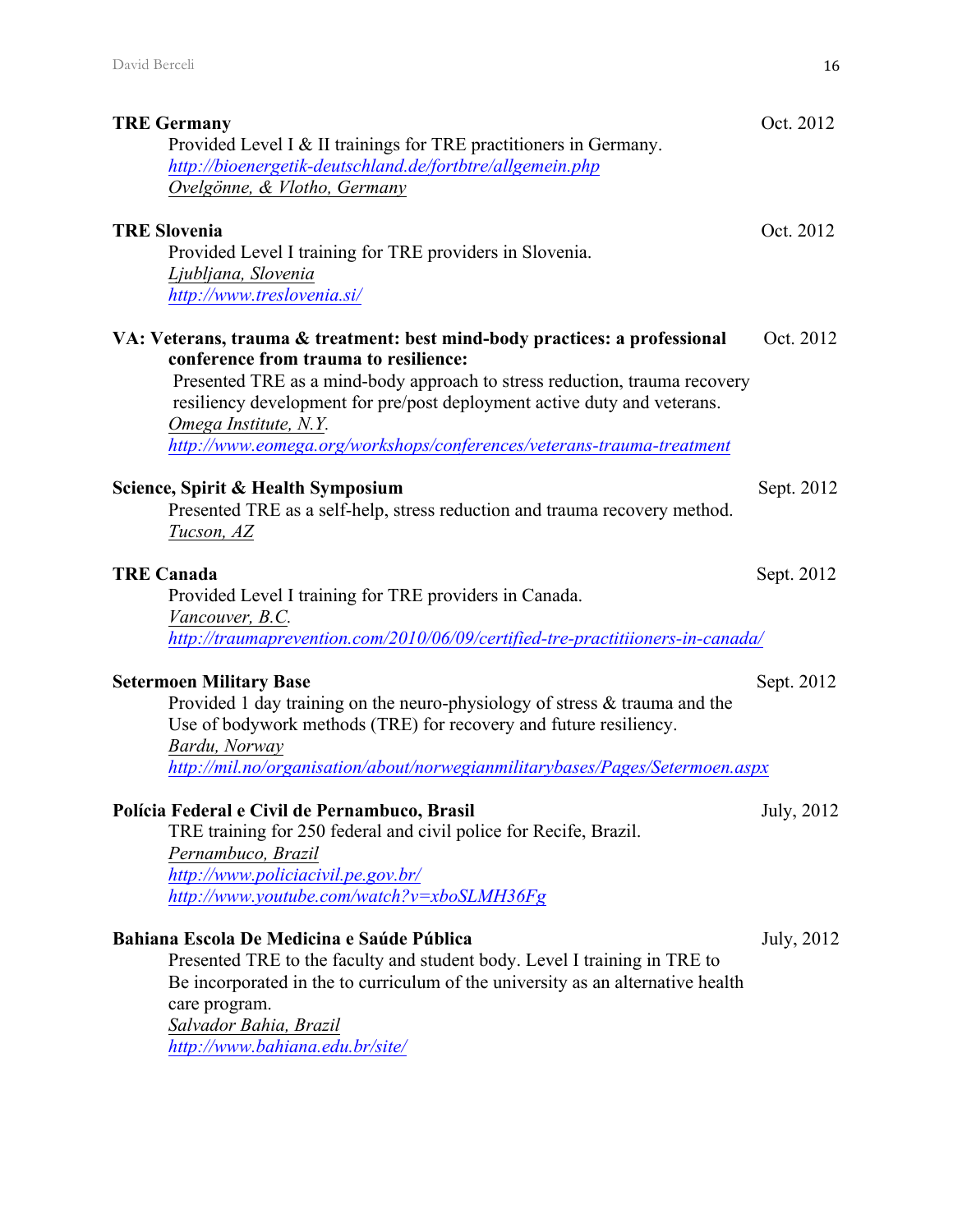| Academia de Polícia Civil                                                                                                                                                                                                                                | July, 2012 |
|----------------------------------------------------------------------------------------------------------------------------------------------------------------------------------------------------------------------------------------------------------|------------|
| Provided TRE training to police personnel and mental health professionals.                                                                                                                                                                               |            |
| Goiânia, Brazil<br>http://www.policiacivil.go.gov.br/                                                                                                                                                                                                    |            |
| Centro Ohani, a través del Centro de Estudios para la Calidad de Vida (CECV)<br>Level I training in TRE for psychology and alternative health professionals.<br>Santiago, Chile<br>http://www.ohanichile.com/2010/06/21/biomagnetismo-practicas-clinicas | July, 2012 |
| -ex-hospital-san-jose/                                                                                                                                                                                                                                   |            |
| Universidad de Talca,<br>Presented TRE to the Faculty of the Trauma Center and to student faculty.<br>Provided TRE services earthquake and tsunami survivors of Constitución,<br>Chile at the Survirer Centro de Psicología Aplicada.<br>Talca, Chile    | June, 2012 |
| http://www.cepa.utalca.cl                                                                                                                                                                                                                                |            |
| <b>TRE Argentina</b><br>Provided Level II training for TRE providers in Argentina.<br>Buenos Aires, Argentina<br>http://www.bercelienargentina.com.ar/                                                                                                   | June, 2012 |
|                                                                                                                                                                                                                                                          |            |
| <b>Kripalu Center for Yoga and Health</b><br>Provided introductory TRE workshop.<br>Stockbridge, Massachusetts<br>http://kripalu.org/                                                                                                                    | June, 2012 |
| <b>Gesundheitsschule Hildegard von Bingen</b>                                                                                                                                                                                                            | June, 2012 |
| Provided Level II TRE training to medical professionals.<br>Wiener Neustadt, Austria<br>http://www.bingen.at/                                                                                                                                            |            |
| <b>TRE Finland</b><br>Provided Level III instruction to medical professionals.<br>Helsinki, Finland<br>http://www.tretriitit.fi/73343779                                                                                                                 | June, 2012 |
|                                                                                                                                                                                                                                                          |            |
| <b>TRE Sweden</b><br>Provided Level I & Level II training to medical professionals.<br>Stockholm, Sweden                                                                                                                                                 | June, 2012 |
| Centre d'histoire et de prospective militaires (CHPM) of Pully<br>Provided TRE training to police $&$ first responders.<br>Lausanne, Switzerland                                                                                                         | May, 2012  |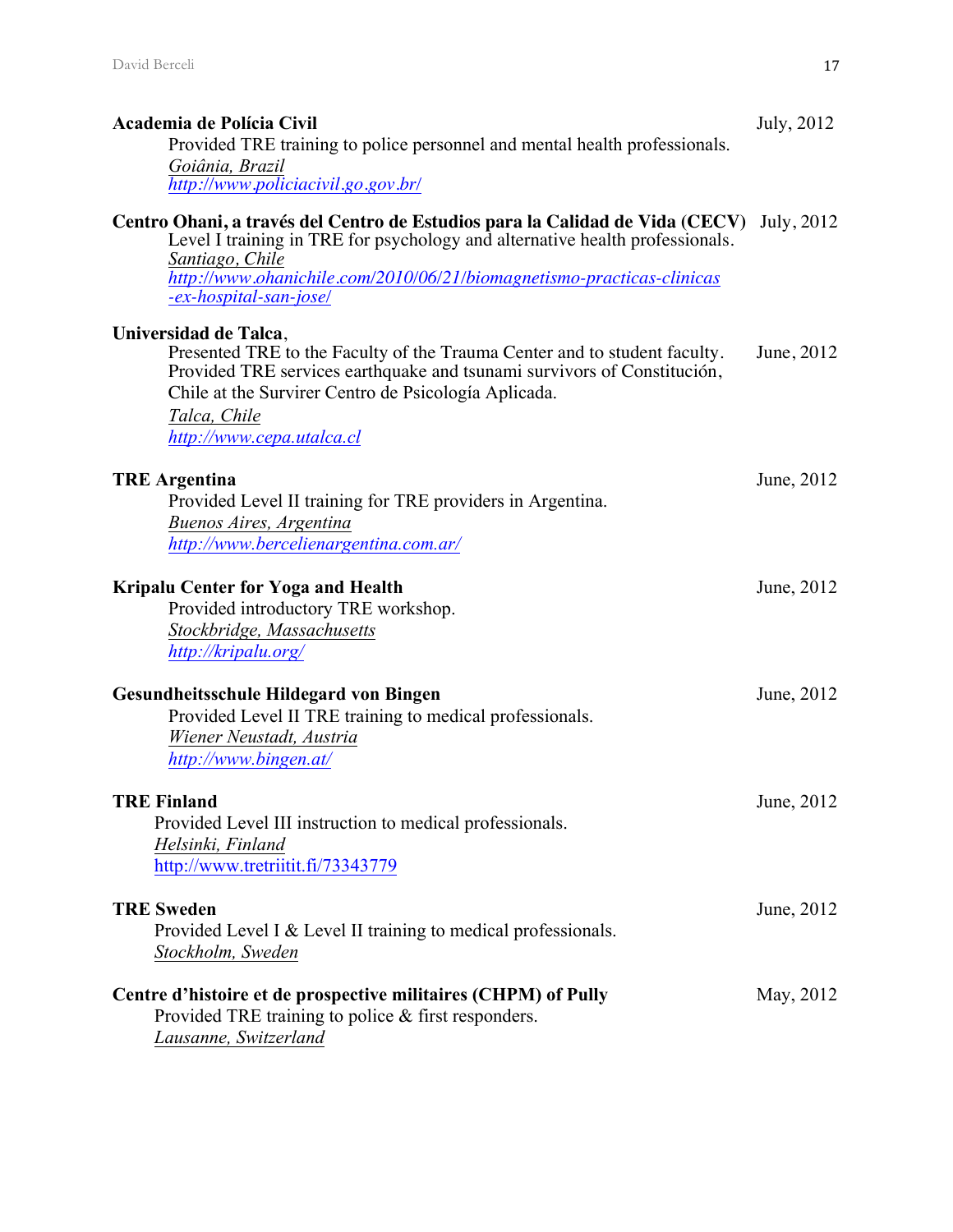| <b>The Hill of Tara Foundation</b><br>Provided TRE open workshop for unemployed youth experienceing<br>stress and trauma due to cultural financial instability.<br><b>Madrid</b> , Spain                                                                                  | May, 2012 |
|---------------------------------------------------------------------------------------------------------------------------------------------------------------------------------------------------------------------------------------------------------------------------|-----------|
| <b>Andalusian Society for Bioenergetic Analysis</b><br>Provided Level I TRE training for therapists of Southern Spain.<br>Seville & Malaga, Spain<br>http://www.bioenergeticasaab.com/en/society.html                                                                     | May, 2012 |
| <b>TRE South Africa</b><br>Level III Training for TRE personnel providing local workshops and supervised<br>training to professional and non-professional personnel.<br>Cape Town, South Africa<br>http://www.onevisionafrica.com/                                        | Feb. 2012 |
| TRE Japan (TRE in 宮城・福島) (Tsunami & earthquake survivors)<br>Introduction of body-based TRE interventions for individual, mass and<br>cultural trauma recovery for the Japanese society.<br>Fukushima, Sendai, Tokyo, & Yokohama, Japan<br>http://www.tre-japan.com/      | Jan. 2012 |
| <b>TRE New Zealand (Christchurch earthquake survivors)</b><br>Introduction of body-based TRE interventions for individual, mass and<br>cultural trauma recovery for the New Zealand city of Christchurch.<br>Christchurch, NZ<br>http://traumarelease.co.nz/              | Dec. 2011 |
| <b>TRE Australia</b><br>Provided workshops and training programs for the introduction of TRE in<br>Australia. http://trauma-release-exercises.com.au/<br>Melbourne, Canberra, Brisbane, Perth & Sydney                                                                    | Nov. 2011 |
| <b>Alexander Lowen Foundation</b><br>Training workshop on TRE. The neuro-physiology of stress & trauma.<br>TRE was demonstrated as an alternative self-help modality to regulate natural<br>health recovery.<br>New York, NY<br>http://www.lowenfoundation.com/index.html | Nov. 2011 |
| TRE Poland - Bioenergetyka Ośrodek Bioenergetycznej Pracy z Ciałem<br>TRE training program sponsored by the Bioenergetics Society in Poland<br>cooperating with The Alexander Lowen Foundation.<br>Gdansk, Poland<br>http://www.bioenergetykalowena.pl/en index/          | Oct. 2011 |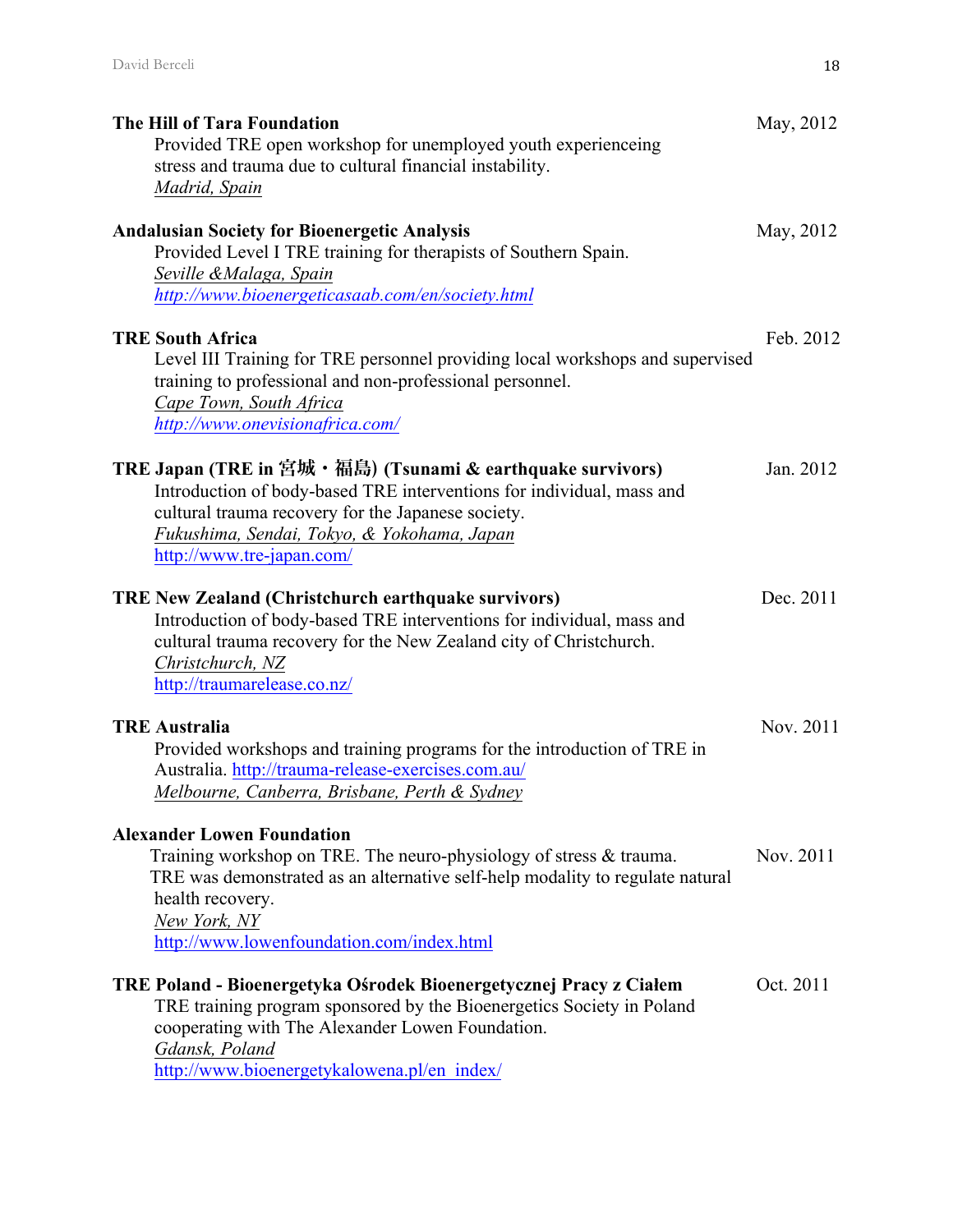| <b>TRE Austria - EINFÜHRUNGSWORKSHOP</b><br>Introduced TRE and Neurogenic Tremors as a form of body psychotherapy<br>as understood through neuro-physiological concepts.<br>Vienna, Austria                                                                                        | Sept. 2011 |  |
|------------------------------------------------------------------------------------------------------------------------------------------------------------------------------------------------------------------------------------------------------------------------------------|------------|--|
| D.G.K. Deutsche Gesellschaft Für Körperpsychotherapie [EABP European]<br>Association for Body-psychotherapy (German Section):]<br>Introduced Neurogenic Tremors from TRE as a form of body psychotherapy<br>as understood through neuro-physiological concepts.<br>Bremen, Germany | Sept. 2011 |  |
| Nordlandssykehuset, Rønvik [Psychiatric Hospital] Bodö, Norway.<br>Introduction of body-based TRE interventions for individual, mass and<br>cultural trauma recovery for the Norwegian culture.<br>http://www.ub.uit.no/baser/arkinord/categories.php?cat_id=511<br>Bodö, Norway   | Aug. 2011  |  |
| Centro Reichiano de Psicoterapia Corporal [Reichian Center for Body<br>Psychotherapy]<br>Introduced Neurogenic Tremors as a form of body psychotherapy as<br>understood through Reichian concepts.<br>http://www.centroreichiano.com.br/<br>Brasilia, Brazil                       | June, 2011 |  |
| <b>TRE Argentina</b><br>Provided workshops and training programs for the introduction of TRE in<br>Argentina.<br>http://www.bercelienargentina.com.ar/<br>Buenos Aires, AR                                                                                                         | June, 2011 |  |
| <b>Omega Institute</b><br>Omega forges leadership team of national experts to address best practices in<br>healing veterans with ptsd. Presentation of TRE as used with military personnel.<br>http://eomega.org/<br>Rhinebeck, NY                                                 | May, 2011  |  |
| <b>Alexander Lowen Foundation</b><br>Training workshop on TRE. The neuro-physiology of stress & trauma.<br>TRE was demonstrated as an alternative self-help modality to regulate natural<br>health recovery.<br>http://www.lowenfoundation.com/index.html<br>New York, NY          | May, 2011  |  |
| <b>TRE Denmark</b><br>Provided workshops and training programs for the introduction of TRE in<br>Denmark.<br>Copenhagen, Denmark                                                                                                                                                   | May, 2011  |  |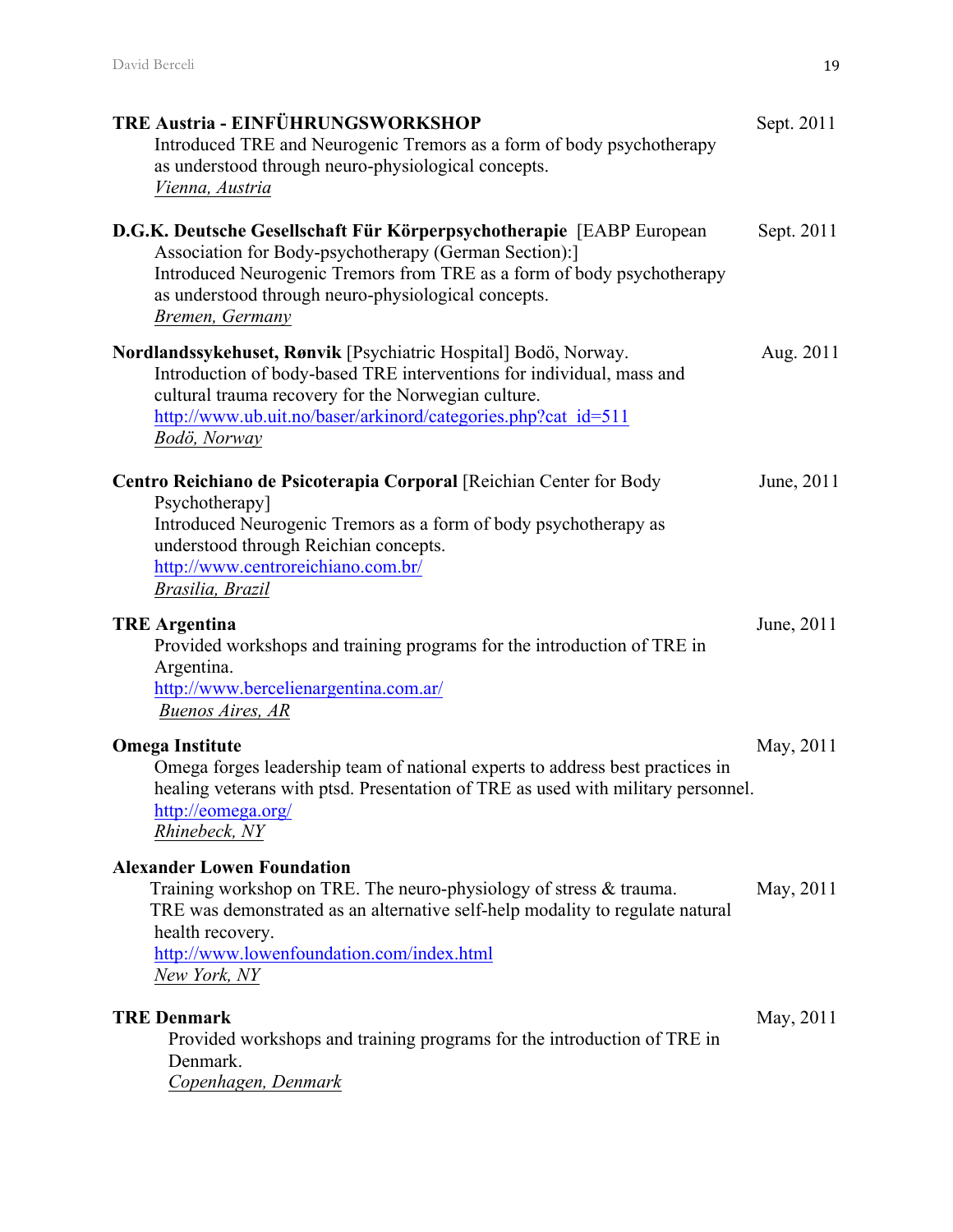| <b>TRE Finland</b><br>Provided workshops and training programs for the introduction of TRE in<br>Finland. http://trefinland.fi/<br>Helsinki, Finland                                                                                             | April, 2011 |
|--------------------------------------------------------------------------------------------------------------------------------------------------------------------------------------------------------------------------------------------------|-------------|
| <b>TRE Germany</b><br>Provided workshops and training programs for the introduction of TRE.<br>http://bioenergetik-deutschland.de/fortbtre/allgemein.php<br>Bremen, Germany                                                                      | April, 2011 |
| <b>TRE South Africa</b><br>Provided workshops and training programs for the introduction of TRE in<br>South Africa.<br>http://www.onevisionafrica.com/<br>Johannesburg & Cape Town, SA                                                           | April, 2011 |
| <b>TRE Norway</b><br>Provided introductory workshops and TRE training programs.<br>Oslo, Norway                                                                                                                                                  | March, 2011 |
| <b>TRE Australia</b><br>Provided workshops and training programs for the introduction of TRE in<br>Australia. http://trauma-release-exercises.com.au/<br>Melbourne, Canberra, Brisbane, & Sydney                                                 | Feb. 2011   |
| <b>Quantum Energy Coaching</b><br>Provided TRE training and educational workshops as it applies to apartheid<br>and xenophobia.<br>Johannesburg, South Africa                                                                                    | Jan. 2011   |
| Defense Centers of Excellence for Psychological Health and Traumatic Brain<br><b>Injury (DCoE)</b><br>TRE as it applies to soldiers recovering from mild traumatic brain injury<br>(MTBI) and Post Traumatic Stress Disorder (PTSD).<br>Wash. DC | Nov. 2010   |
| <b>National Intrepid Center of Excellence (NICoE)</b><br>TRE as it applies to soldiers recovering from mild traumatic brain injury<br>(MTBI) and Post Traumatic Stress Disorder (PTSD).<br>Bethesda, Md.                                         | Nov. 2010   |
| <b>Department of Defense (DOD) TRICARE Management Activity</b><br>TRE as it applies to State Dept., and DOD personnel living and working<br>In situations of severe stress or trauma globally.<br>Wash., DC                                      | Nov. 2010   |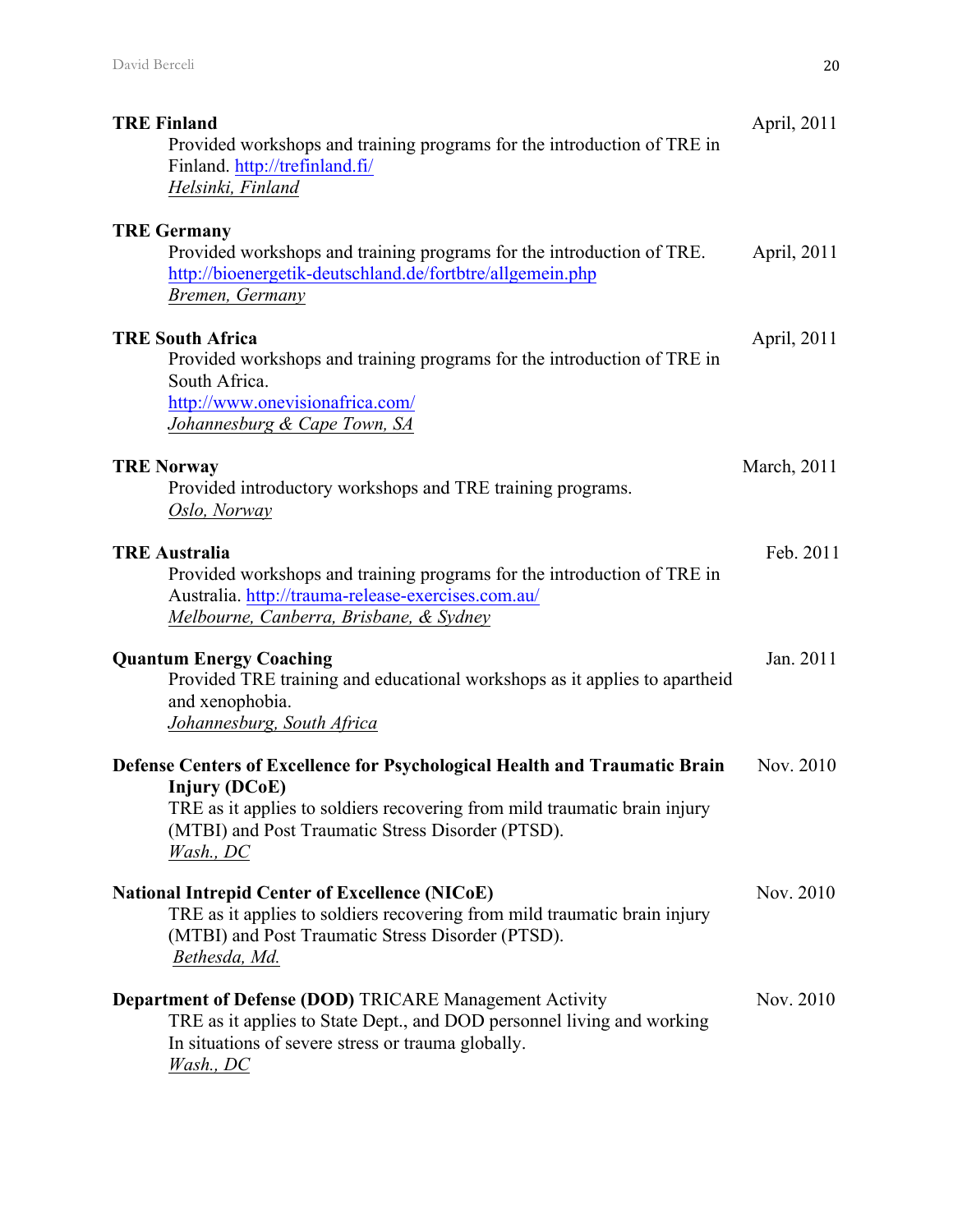| NETI - Núcleo de Estudos de Terapias Integradas, (Studies of Integrative<br><b>Therapies) for Brazilian Military Personnel.</b>                                                                                                                                    | <b>July, Nov. 2010</b> |
|--------------------------------------------------------------------------------------------------------------------------------------------------------------------------------------------------------------------------------------------------------------------|------------------------|
| TRE as it applies to down-regulation of the autonomic nervous system for<br>Soldiers recovering from stress, anxiety, and PTSD.<br>Recife, Brazil                                                                                                                  |                        |
| I Simpósio Brasileiro sobre Trauma e Estresse Pós-Traumático: Dos danos<br>à superação individual e coletiva.<br>Keynote Speaker for: The first national symposium on trauma and post<br>traumatic stress.<br>Recife, Brazil                                       | Nov. 2010              |
| <b>Quantum Energy Coaching</b><br>Provided TRE training and educational workshops as it applies to apartheid<br>and xenophobia.<br>Johannesburg, South Africa                                                                                                      | Sept. 2010             |
| <b>Krugersdorp Men's Prison</b><br>A team of 30 volunteers presented a TRE workshop for 230 prisoners.<br>Krugersdorp, South Africa                                                                                                                                | Sept. 2010             |
| <b>Alexander Lowen Foundation</b><br>Training workshop on TRE. The neuro-physiology of stress, trauma and<br>Secondary illnesses were presented. TRE was demonstrated as an alternative<br>Self-help modality to regulate natural health recovery.<br>New York, NY | Sept. 2010             |
| 3 <sup>rd</sup> Brigade 4 <sup>th</sup> Combat Team, Ft. Carson<br>Pre deployment training in Combat Operational Recovery Exercises (CORE),<br>traumatic stress symptoms for deployment to Afghanistan.<br>Colorado Springs, CO                                    | Aug, 2010              |
| Bioenergetic, Core Energetic & Community Therapy Association<br>Trauma Releasing Exercise (TRE) Level I & II certification training for staff<br>and volunteers.<br>Rio de Janeiro Brasilia, Recife, Brazil                                                        | <b>July</b> , 2010     |
| Joan M. Wright & Associates<br>Trauma Releasing Exercise (TRE) training workshop for staff and volunteers.<br>New Brunswick, Canada                                                                                                                                | June, 2010             |
| <b>Consulting &amp; Counseling Centers</b><br>Trauma Releasing Exercise (TRE) Level I & II certification training for staff<br>and volunteers.<br>Baltimore, MD; & St. Louis, MO.                                                                                  | June, 2010             |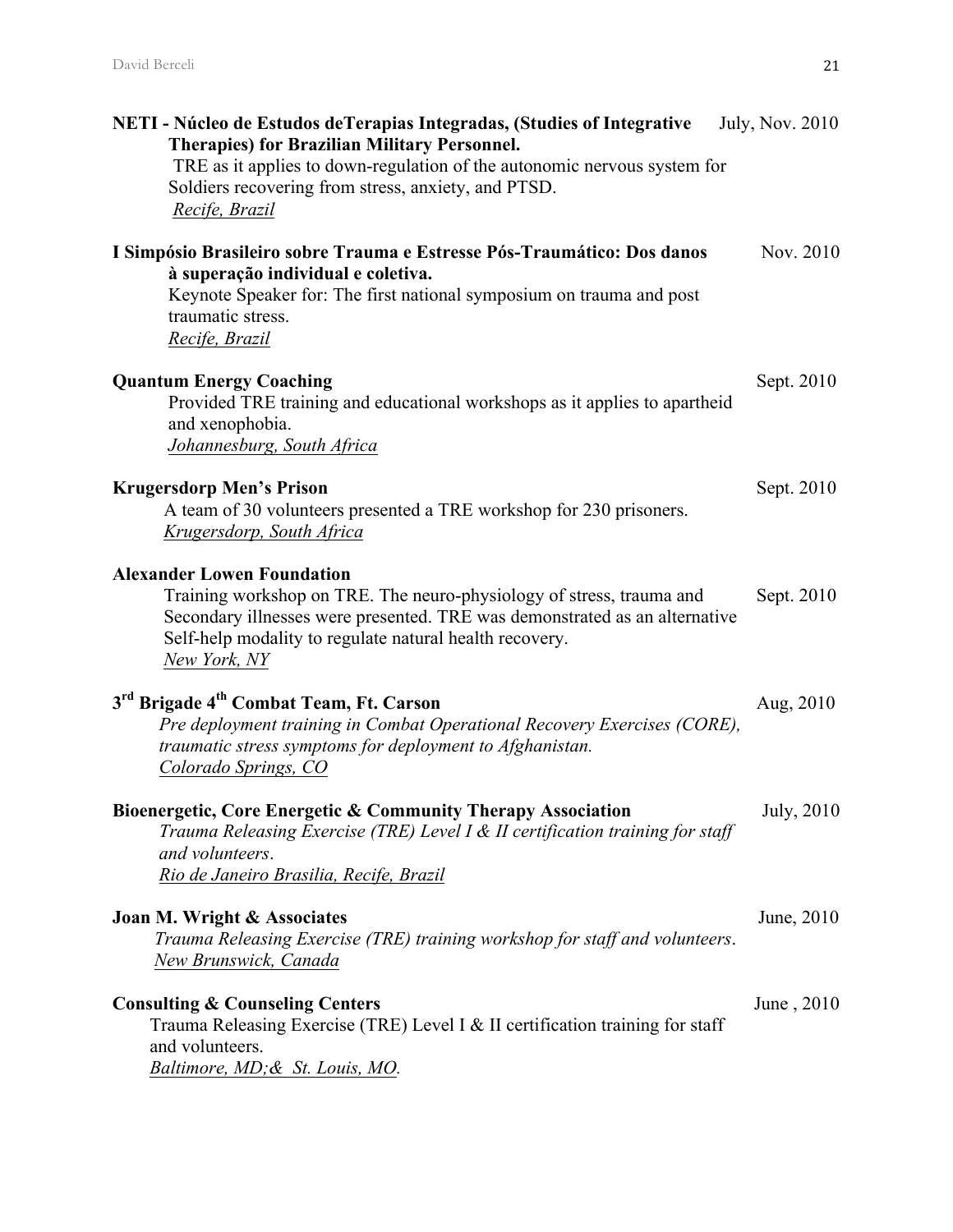| <b>Consulting &amp; Counseling Centers</b><br>Trauma Releasing Exercise (TRE) Level I & II certification training for staff<br>and volunteers.                                                                                                                                                              | May, 2010      |
|-------------------------------------------------------------------------------------------------------------------------------------------------------------------------------------------------------------------------------------------------------------------------------------------------------------|----------------|
| South Africa, Denmark, Finland, United Arab Emirates                                                                                                                                                                                                                                                        |                |
| <b>Male Survivor: International Conference on Male Sexual Victimization:</b><br>Trauma Release Process as applied to sexual abuse recovery.<br>John Jay College of Criminal Justice.<br>New York, N.Y.                                                                                                      | March, 2010    |
| <b>Colorado Drug and Alcohol Treatment Rehab Center - Jaywalker Lodge</b><br>TRE as it applies to individuals undergoing rehabilitation from<br>substance abuse.<br>Carbondale, CO.                                                                                                                         | February, 2010 |
| <b>Magis Group</b><br>TRE as it applies to military personnel as a resiliency program.<br>Boulder, CO.                                                                                                                                                                                                      | February, 2010 |
| <b>TRE Certification Training</b><br>Presentation of Level I & II certification training.<br>Finland, Norway, South Africa, United Arab Emirates                                                                                                                                                            | February, 2010 |
| <b>Staff Source USA</b><br>TRE as it applies to management resources for the reduction of corporate<br>stress and anxiety.<br>Hammond, IN                                                                                                                                                                   | January, 2010  |
| 3 <sup>rd</sup> Brigade 4 <sup>th</sup> Combat Team, Ft. Carson<br>Pre deployment training in Combat Operational Recovery Exercises (CORE),<br>post traumatic stress symptoms for deployment to Afghanistan.<br>Colorado Springs, CO                                                                        | June, 2009     |
| <b>Association of New Brunswick Licensed Practical Nurses, Fredericton, NB.</b><br>Keynote speaker at the annual meeting of the ANBLPN. This presentation<br>included a didactic presentation on TRE as a method for reducing stress, PTSD<br>and compassion fatigue among nurses.<br>New Brunswick, Canada | May, 2009      |
| <b>Joan Wright and Associates,</b><br>Certification training program for participants seeking certification in the<br>TRE process.<br>New Brunswick, Canada                                                                                                                                                 | May, 2009      |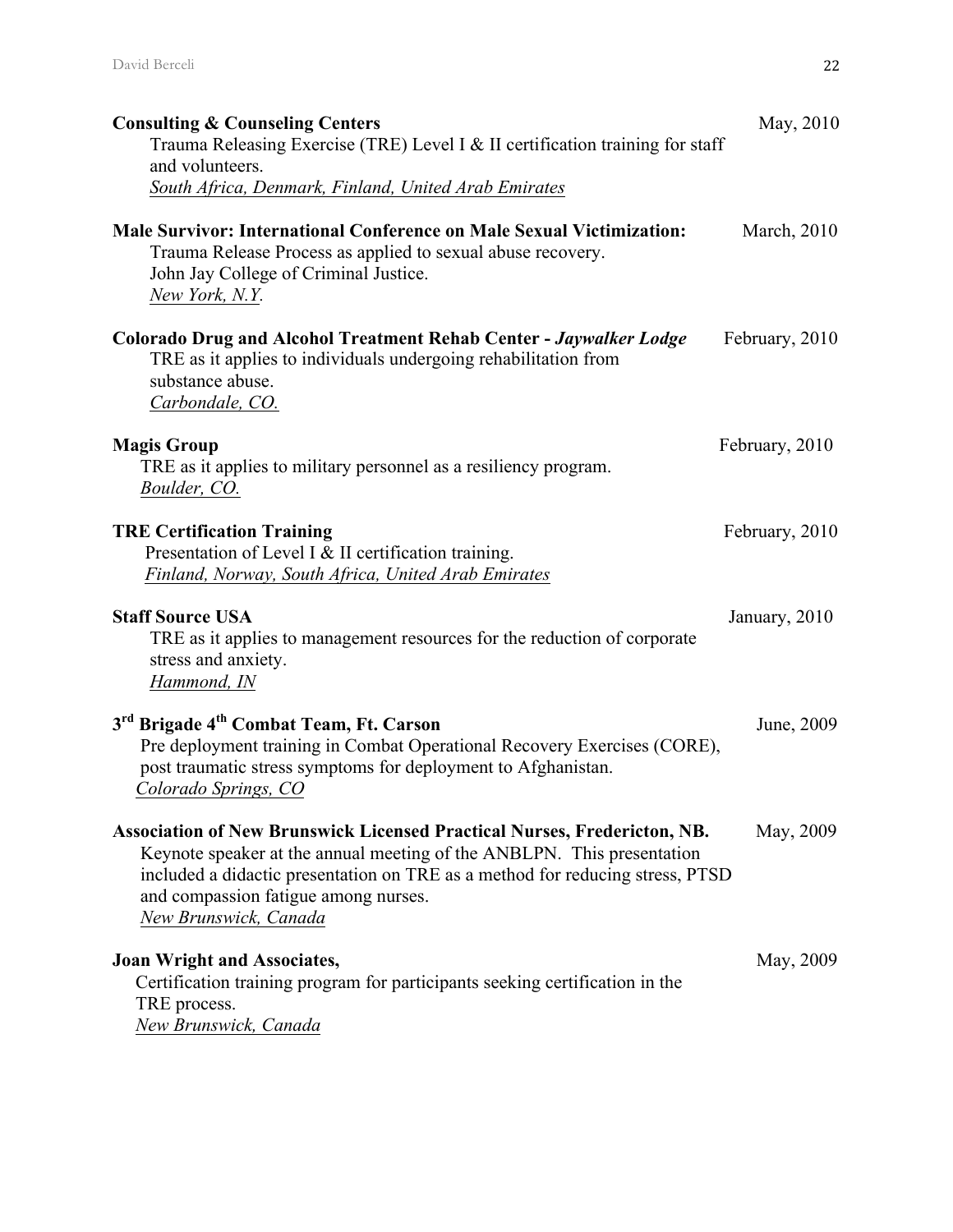| 4th Brigade 4th Combat Team, Ft. Carson<br>Pre deployment training in Combat Operational Recovery Exercises (CORE),<br>post traumatic stress symptoms for deployment to Afghanistan.<br>Colorado Springs, CO                           | April, 2009      |
|----------------------------------------------------------------------------------------------------------------------------------------------------------------------------------------------------------------------------------------|------------------|
| <b>Arizona State University (ASU) Dept. of Social Work</b><br>Graduate students of the School of Social Work were introduced to TRE and<br>The possibilities of using a body-based modality in the rapeutic settings.<br>Phoenix, AZ   | March, 2009      |
| Despierta tu ahora! Conferencias y Talleres:<br>("Wake Up Now" Conference and Workshop).<br>Monterrey, Nuevo Leon, Mexico                                                                                                              | March, 2009      |
| Joan M. Wright & Associates<br>Trauma Releasing Exercise (TRE) training workshop for staff and volunteers.<br>New Brunswick, Canada                                                                                                    | March 2009       |
| Psychological Network, e (PSYCHCN) 点击QQ交谈留言<br>神经性战栗是人和动物本能性程序记忆的一部分<br>Trauma Releasing Exercise (TRE) staff training.<br>Cheng du, Sichuan Province, China.<br>http://psychcn.com/                                                   | Jan. - Feb. 2009 |
| <b>Counseling Centers</b><br>Trauma Releasing Exercise (TRE) training workshop for staff and volunteers.<br>Netherlands, Sweden, Germany, Italy                                                                                        | Nov. 2008        |
| <b>Psykoterapeutisk Center</b><br>Trauma Releasing Exercise (TRE) training workshop for staff and volunteers.<br>Copenhagen, Denmark                                                                                                   | Oct. 2008        |
| Joan M. Wright & Associates<br>Trauma Releasing Exercise (TRE) training workshop for staff and volunteers.<br>New Brunswick, Canada                                                                                                    | Oct. 2008        |
| Psychological Network, China (PSYCHCN) 点击QQ交谈留言<br>神经性战栗是人和动物本能性程序记忆的一部分 Trauma Releasing Exercise<br>(TRE) workshops for earthquake survivors.<br>Cheng du, Sichuan Province, China.<br>http://psychcn.com/                           | Sept. 2008       |
| 11th. Bundeskongress für Notfallseelsorge und Krisenintervention<br>Keynote address: Trauma und Spiritualität $(11th$ Annual Conference of<br>Spirituality and Trauma for Emergency Service Providers for Germany.<br>Koblenz, Germany | May, 2008        |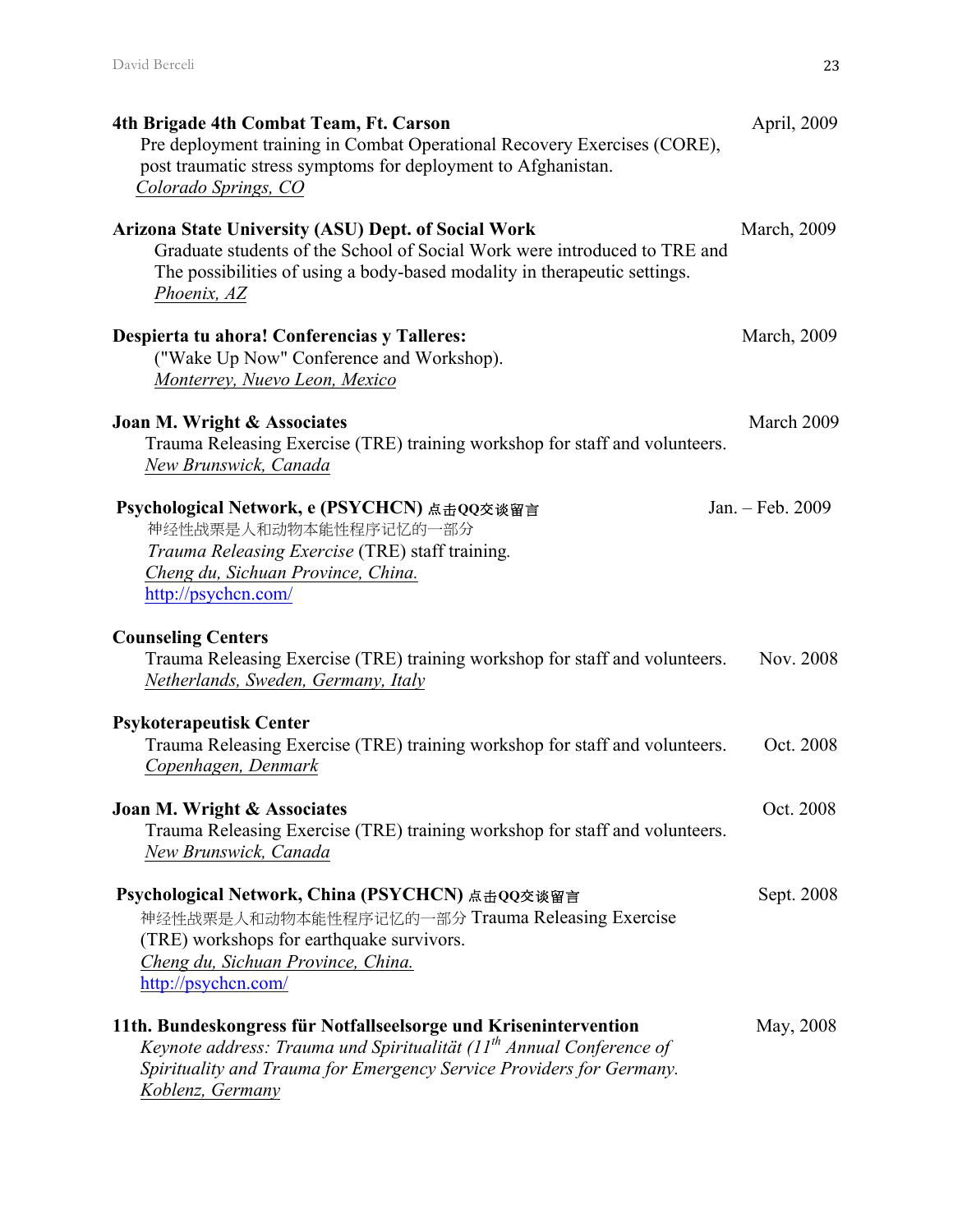| Ein aktuelles Projekt im IIBA: Trauma-Behandlung mittels Trauma Releasing<br>Exercises (TRE). Workshop: "Neurogenic tremors: A self-help technique for the<br>development of professional resiliency and relief from PTSD symptoms."<br>Ovelgonne, Germany                              | May, 2008     |
|-----------------------------------------------------------------------------------------------------------------------------------------------------------------------------------------------------------------------------------------------------------------------------------------|---------------|
| <b>Arizona Lost Boys Center</b><br>Workshop: "Neurogenic tremors: A self-help technique for the development of<br>professional resiliency and relief from PTSD symptoms."<br>Phoenix, Arizona                                                                                           | April, 2008   |
| <b>Phoenix Police Dept. Family Investigations Bureau. Sex Crimes Unit</b><br>Workshop: "Neurogenic tremors: A self-help technique for the development of<br>professional resiliency and relief from PTSD symptoms."<br>Phoenix, Arizona                                                 | 2007/2008     |
| <b>Phoenix Family Advocacy Center</b><br>Workshop: "Neurogenic Tremors: A technique for clinician resiliency and survivor<br>recovery from compassion fatigue, vicarious trauma and PTSD symptoms."<br>Phoenix, Arizona                                                                 | 2007/2008     |
| <b>Arizona State Wellness and Health Tri-versity" Coalition</b><br>Sexual violence and Prevention and education Summit: Self-help techniques for<br>recovery from sexual and domestic violence.<br>Phoenix, Arizona                                                                     | 2007          |
| <b>Arizona Department of Peace</b><br>Workshop: "Mass Trauma: A New Paradigm for Recovery"<br>Phoenix, Arizona                                                                                                                                                                          | 2007          |
| Trauma Response Team: Luke Air Force Base, 56 <sup>th</sup> MDOS/SGOMH<br>Traumatic Stress Response Team Workshop: Post deployment training in Combat<br>Operational Stress (COS), Rucksack Palsy, and post traumatic stress symptoms for<br>OIF and OEF soldiers.<br>Luke AFB, Arizona | $2007 - 2010$ |
| National Association of Social Workers - Arizona (NASWAZ) and Arizona State<br><b>University (ASU)</b><br>Workshop: "Mass Trauma: A New Paradigm for Recovery"<br>Phoenix, Arizona                                                                                                      | 2007          |
| Department of Behavioral Health, US Army, Ft Sill<br>Post deployment training in Combat Operational Stress (COS), Rucksack Palsy, and post<br>traumatic stress symptoms for OIF and OEF soldiers.<br>Rach, Oklahoma                                                                     | 2006          |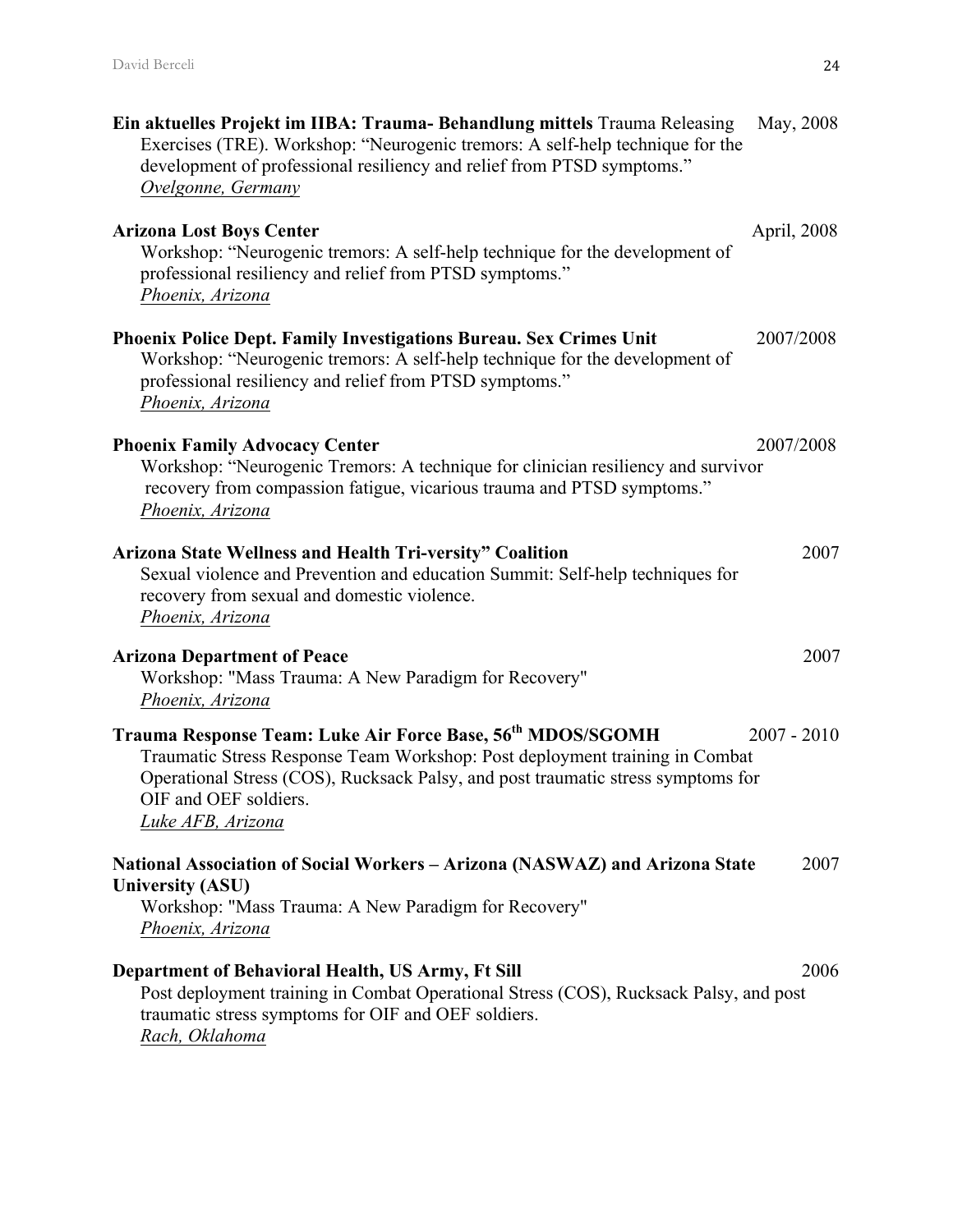| <b>Phoenix Vet Center</b><br>Trauma Releasing Exercises (TRE) for veterans of Vietnam, Afghanistan, Gulf War,<br>OEF & OIF.<br>Phoenix, AZ                                                                                                                                   | 2006 |
|------------------------------------------------------------------------------------------------------------------------------------------------------------------------------------------------------------------------------------------------------------------------------|------|
| Sociedade de Analise Bioenergetica do Nordeste Brasileiro<br>O tratamento neuropsicomotor dos traumatismos, desordens e stress pos-traumáticos.<br>(The use of the neuro sensory motor response for the alleviation of post-traumatic stress<br>disorders)<br>Recife, Brazil | 2006 |
| <b>Genesee County Mental Health Association</b><br>Keynote speaker: Mass trauma and its psychosocial impact on health practitioners.<br>Workshop Presenter: The Neuro-anatomy of trauma and extinction of the hypothalamus-<br>pituitary-adrenal (HPA) axis.<br>Batavia, NY  | 2006 |
| Société Française d'Analyse Bio-Energétique<br>Le traitement neuropsychomoteur des traumatismes, désordres et stress post-traumatiques.<br>(The use of neurogenic tremors for the alleviation of post traumatic stress disorder (PTSD)<br>symptoms)<br>Paris, France         | 2006 |
| Internationales Institut für Bioenergetische Analyse<br>Posttraumatische Belastungsstörung (PTSD) – Symptome und deren Behandlung<br>(Post-traumatic Interference (PTSD) – Symptoms and its Treatment)<br>Heidelberg, Germany                                                | 2006 |
| The National Institute for the Clinical Application of Behavioral Medicine<br>Neurogenic tremor release technique for the alleviation of PTSD symptoms.<br>Hilton Head, South Carolina                                                                                       | 2006 |
| <b>International Yoga College</b><br>Mass trauma: A body-based recovery method for large-scale populations with PTSD.<br>Tucson, Arizona                                                                                                                                     | 2006 |
| 164 <sup>th</sup> Corps Support Group (CSG) S-1<br>Pre-deployment training in Combat Operational Stress, Rucksack Palsy, and<br>post traumatic stress symptoms.<br>Mesa, Arizona                                                                                             | 2006 |
| <b>National Association of Social Workers (NASW)</b><br>Trauma recovery methods for large-scale traumatized populations.<br>Phoenix, Arizona                                                                                                                                 | 2005 |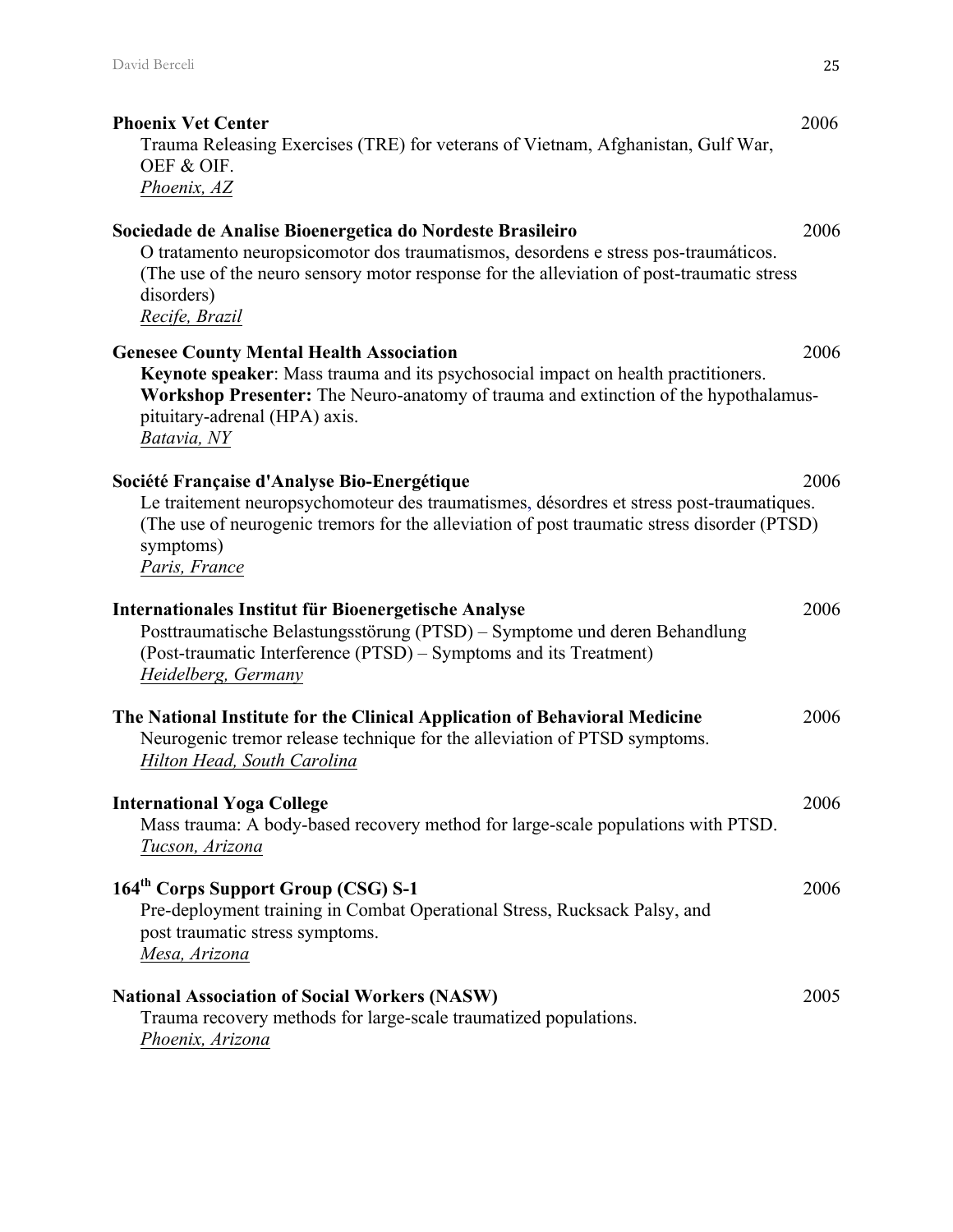| Walter Reed Army Medical Center: Deployment Health Clinical Center (DHCC)<br>Neurogenic tremor release technique for the alleviation of hyperarousal PTSD<br>symptoms among Operation Iraqi Freedom (OIF) and Operation Enduring Freedom<br>(OEF) soldiers.<br>Washington, D.C. | 2005       |
|---------------------------------------------------------------------------------------------------------------------------------------------------------------------------------------------------------------------------------------------------------------------------------|------------|
| <b>United States Association for Body Psychotherapy (USABP)</b><br>Trauma releasing exercises (TRE): The use of neurogenic tremors for the alleviation of<br>PTSD symptoms.<br>Tucson, Arizona                                                                                  | 2005       |
| <b>Foundation for Global Leadership</b><br>Trauma assistance and hotline protocol for first responders to traumatic events.<br>Manama, Bahrain                                                                                                                                  | 2005       |
| Alpha & Charlie Co. 1 <sup>st</sup> Battalion 151 <sup>st</sup> Field Artillery<br>Post deployment training in Combat Operational Stress (COS), Rucksack Palsy,<br>and post traumatic stress symptoms for OIF and OEF soldiers.<br>Morris, Minnesota                            | 2004, 2005 |
| <b>International Institute for Bioenergetic Analysis</b><br>Neurogenic tremors and the alleviation of hyperarousal post traumatic symptoms.<br><b>Boston, Massachusetts</b>                                                                                                     | 2005       |
| <b>National Organization for Continuing Education of Roman Catholic Clergy</b><br>Bioenergetics and sexual celibacy: A bodily experience.<br>San Diego, California                                                                                                              | 2004       |
| <b>Non-Government Organizations</b><br>Unicef, World Health Organization (WHO), Doctors without Boarders, Med Air,<br>Concern for the World, Friedrich Egert Stiftung. The effects of trauma among local<br>and foreign volunteers in Sudan.<br><u>Lokichokio, Kenya</u>        | 2002       |
| <b>El-Ahfad University. Department of Psychology</b><br>Sudan and trauma: A new paradigm for healing a nation.<br>Khartoum, Sudan                                                                                                                                               | 2002       |
| <b>RADIO/TV &amp; PODCASTS</b><br><b>Triumph After Trauma</b><br>How to move beyond sexual trauma with renewed self-esteem,<br>empowerment, and excitement for life.<br>https://triumphaftertrauma.com/                                                                         | Dec. 2019  |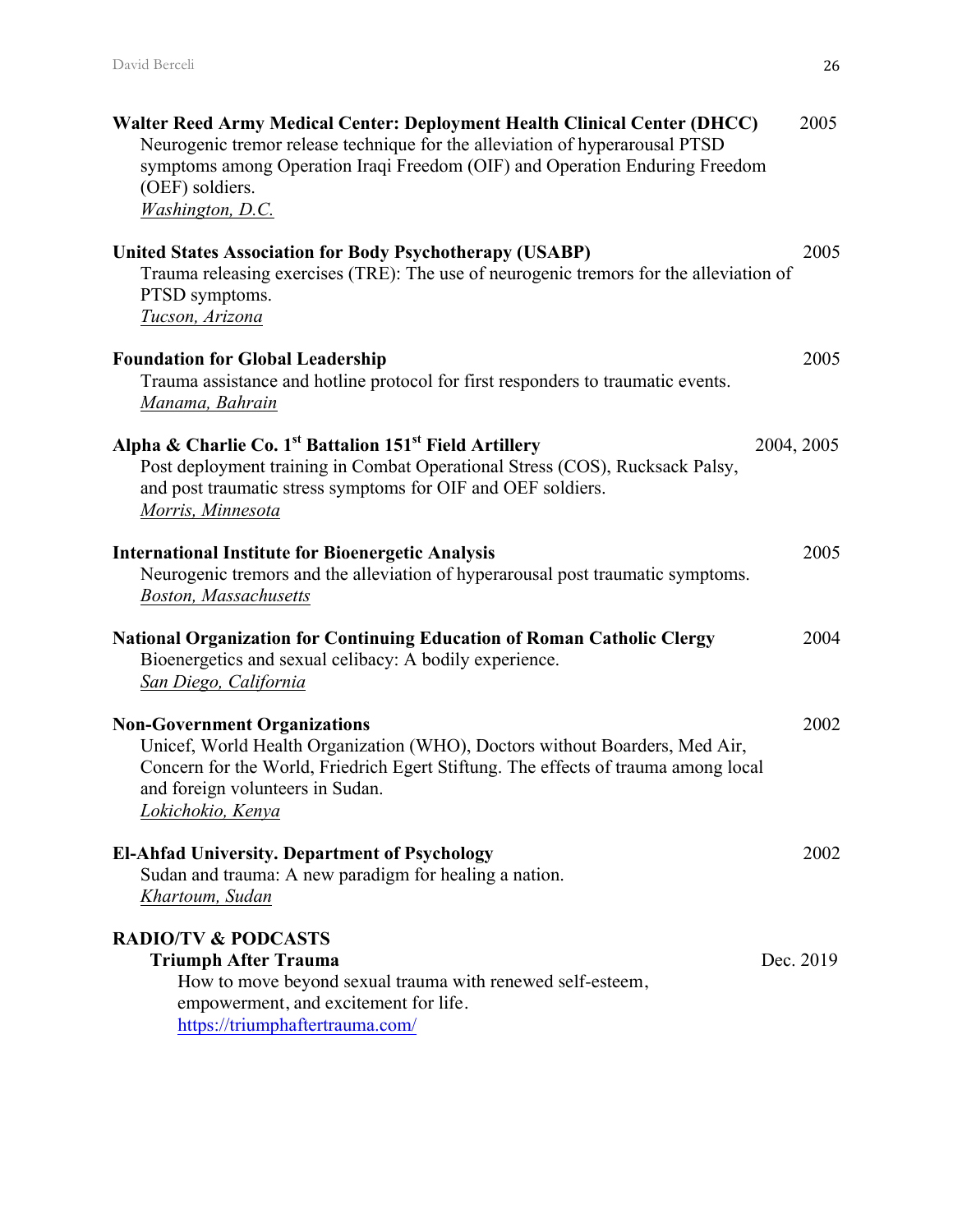| <b>Get Yourself Optimized</b><br>Using the human body's own mechanisms for optimization.<br>https://www.getyourselfoptimized.com/podcast/                                                                   | Nov. 2019   |
|-------------------------------------------------------------------------------------------------------------------------------------------------------------------------------------------------------------|-------------|
| <b>Trusting After Trauma – How to Neutralize Narcissistic Abuse</b><br>Building trust in our own bodies after abuse.<br>http://fullvenusrising.com/meet-pi/                                                 | Sept. 2019  |
| <b>Conscious Pathways Conversations</b><br>Body tremors as a way of releasing tension and stress<br>http://www.consciouspathwayscoaching.com/weekly-conversations                                           | July, 2019  |
| <b>Night Light</b><br>Spirituality and empathy in the trauma recovery process.<br>https://barbaradelong.com/                                                                                                | May, 2019   |
| <b>Embodied Philosophy: Tracing Trauma - Science &amp; Somatics of</b><br><b>Healing Trauma</b><br>The history and misunderstanding of body tremors<br>https://www.embodiedphilosophy.com/                  | April, 2019 |
| <b>An Extraordinary Life</b><br>Webinar guest speaker on TRE as a means for transformation.<br>https://anextraordinarylife.ca/blog/                                                                         | Nov. 2018   |
| <b>Worldwide Transformational Summit</b><br>Webinar guest speaker on TRE as a transformational technique.<br>http://worldwidetransformationalsummit.com/                                                    | Sept. 2016  |
| <b>Journey to the Heart Summit</b><br>Webinar guest speaker on TRE as an access to opening the heart<br>to increase the capacity of social engagement after trauma.<br>http://www.thejourneytotheheart.com/ | Aug. 2016   |
| Canada TV, Vancouver, BC<br>Tension & Trauma Releasing Exercises as a tool for recovery from stress.<br>http://bc.ctvnews.ca/therapist-teaches-vancouver-to-shake-away-stress-1.957827                      | Sept. 2012  |
| <b>Self Worth Summit</b><br>http://www.selfworthsummit.com/                                                                                                                                                 | Aug, 2012   |
| <b>NETV Pernambuco, Brazil</b><br>TRE training for 250 federal and civil police for Recife, Brazil.<br>http://www.youtube.com/watch?v=X8CDLxO9aZ8                                                           | July, 2012  |
| <b>CTV News, Canerbury, New Zealand</b><br>Trauma Releasing Exercises as a tool for cultural trauma recovery from<br>Christchurch, New Zealand earthquake.                                                  | Dec. 2011   |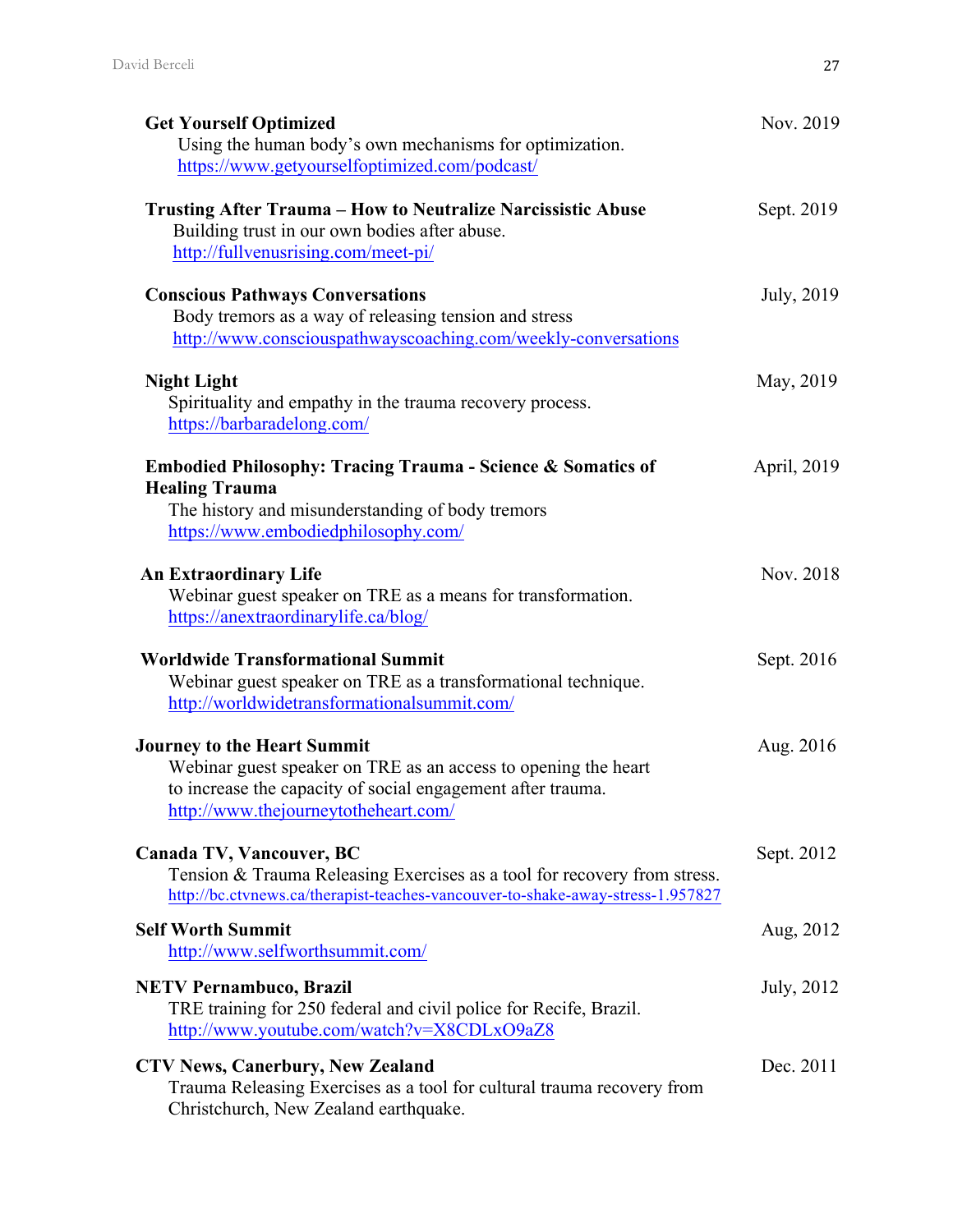| <b>KGUN Radio – Robin Claire (Host)</b><br>Trauma releasing Exercises as an alternative health process for large<br>populations of traumatized individuals.<br>http://kgnu.org/                                                                                 | March, 2011 |
|-----------------------------------------------------------------------------------------------------------------------------------------------------------------------------------------------------------------------------------------------------------------|-------------|
| <b>Yoga Hub</b><br>Neurogenic Yoga as a unique manner in which to access deep trauma and<br>tension patterns from an unconscious level.<br>http://www.yogahub.com/                                                                                              | Jan. 2011   |
| <b>Spirit Quest Radio</b><br>Trauma releasing Exercises as an alternative health process for large<br>populations of traumatized individuals.<br>$\frac{http://sqrt.fm/}{$                                                                                      | Dec. 2010   |
| "Living Proof Nutrition" Radio Show:<br>Trauma releasing Exercises as an alternative health process for large<br>populations of traumatized individuals.<br>http://www.livingproofnutrition.com/                                                                | Nov. 2010   |
| <b>Carte Blanche Medical Station: South Africa</b><br>Trauma releasing Exercises as an alternative health process for large<br>populations of traumatized individuals.<br>http://beta.mnet.co.za/mnetvideo/browseVideo.aspx?vid=35853                           | Oct. 2010   |
| <b>Spirit Quest Radio: Tammra Green (Host)</b><br>An interview about "The Revolutionary Trauma Release Program"<br>http://www.spiritquestradio.com/?p=9117                                                                                                      | Aug. 2010   |
| <b>Voice America Radio Station: Sally Page (Host)</b><br>The Revolutionary Trauma Release Process: An answer to global stress<br>and mass trauma.<br>http://www.voiceamerica.com/voiceamerica/vepisode.aspx?aid=48135                                           | Aug. 2010   |
| <b>Business, Breakfast Radio 103.8 Dubai Eye</b><br>Radio interview on stress in the general population and TRE as a response<br>to the relief of daily stress problems with family and work.<br>http://www.zawya.com/radio/default.cfm/sidDE100520072907375758 | May, 2010   |
| <b>Beyond the Matrix: BBS Radio: Patricia Cori(Host)</b><br>The Revolutionary Trauma Release Process: An answer to global stress<br>and mass trauma. http://www.bbsradio.com                                                                                    | May, 2010   |
| <b>Vivid Life Radio: New Paradigms in Conscious Living</b><br>An interview about "The Revolutionary Trauma Release Program"<br>http://vividliferadio.com                                                                                                        | April, 2010 |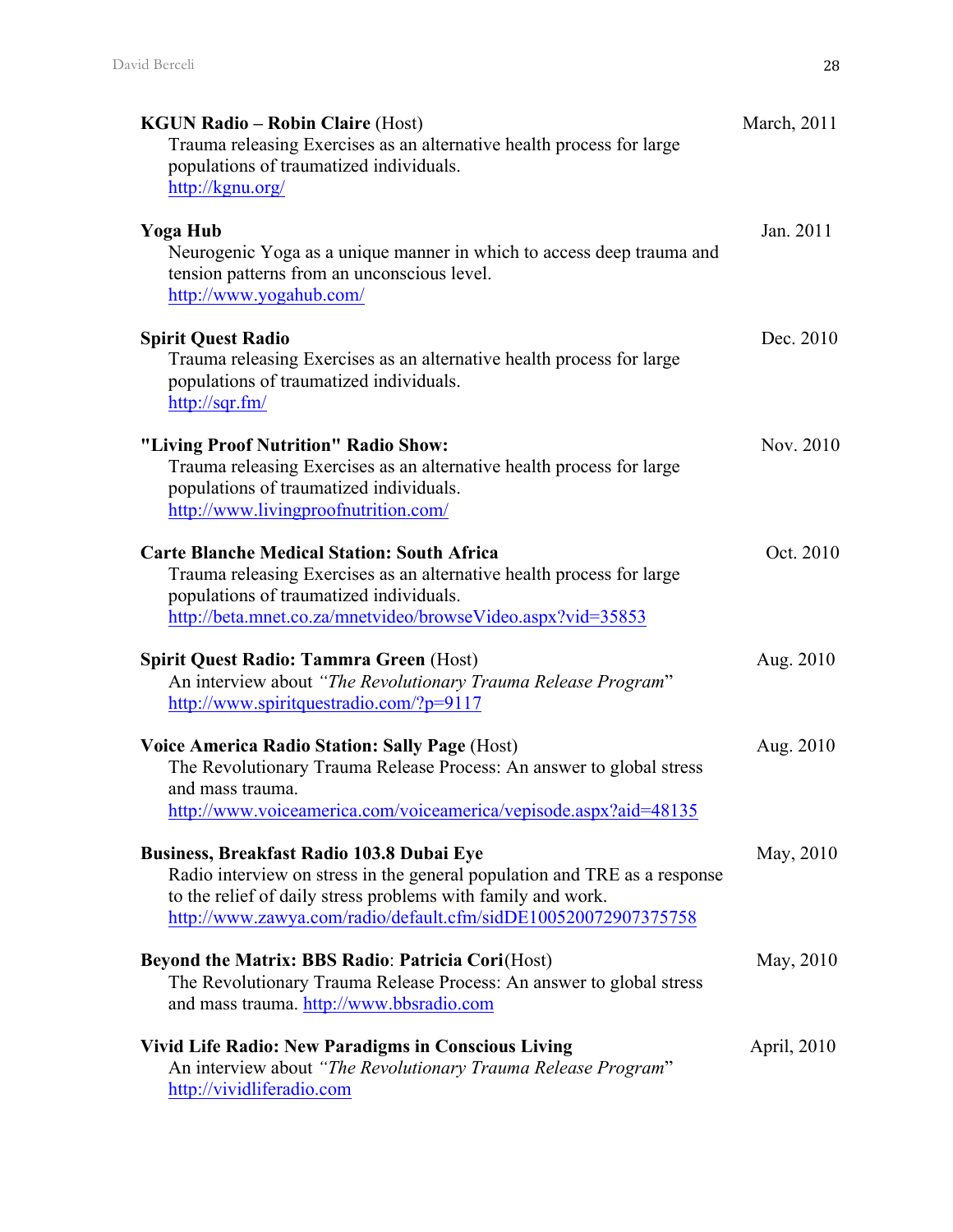| <b>Spirit Quest Radio: Increasing Global Consciousness</b><br>An interview about "The Revolutionary Trauma Release Program"<br>http://spiritradio.com                                                                                                                                | March, 2010         |
|--------------------------------------------------------------------------------------------------------------------------------------------------------------------------------------------------------------------------------------------------------------------------------------|---------------------|
| <b>Grassroots TV: The Changing Paradigm</b><br>An interview by Dr. Patricia Hall on "The Revolutionary Trauma Release<br>Process". Veil, Colorado<br>http://traumaprevention.com/?s=grassroots                                                                                       | March, 2010         |
| <b>Finland TV Interview</b><br>Video of TRE workshop with general population and interview of<br>Dr. David Berceli.<br>http://www.youtube.com/watch?v=KnsUKgy93YU                                                                                                                    | February, 2010      |
| <b>Brazilian Program for Health</b><br>David Berceli comenta o método desemvolvido por ele para recuperação<br>de estresse e trauma. (David Berceli's method for recovery from stress<br>and trauma.)<br>Programadebrazilia@cnt.com.br<br>http://www.youtube.com/watch?v=Y_lqZMGPKTo | November, 2009      |
| Wellness Roadshow: Searching for the whole being.<br>An interview about "The Revolutionary Trauma Release Program"<br>http://contacttalkradio.com/hosts/catherinebradford.html                                                                                                       | June, 2009          |
| <b>Rewiring the Soul - Blog Talk Radio</b><br>David Berceli, Ph.D. and Riccardo Cassiani Ingoni, Ph.D., join us from<br>Scottsdale, Arizona, and Rome, Italy respectively in order to speak about<br>TRE: a revolutionary program for Trauma Releasing Exercises.                    | April, 2009         |
| Rhia Said It - Blog Talk Radio<br>An interview about "The Revolutionary Trauma Release Program" Florida.<br>http://rhiannonwaits.com/aboutus.aspx                                                                                                                                    | April, 2009         |
| <b>Global Enlightenment: Contact Talk Radio</b><br>The Revolutionary Trauma Release Program: Seattle on 106.9 HD<br>http://www.contacttalkradio.com/index.php                                                                                                                        | March, 2009         |
| <b>Conscious Living: Webcast</b><br>The Revolutionary Trauma Release Program: Pittsburgh, PA.<br>http://www.conscious4life.blogspot.com/                                                                                                                                             | <b>March</b> , 2009 |
| <b>Full Power Living: Radio Broadcast</b><br>The Revolutionary Trauma Release Program: El Sobrante, CA<br>http://emotionalpro.com/full-power-living-internet-radio-program                                                                                                           | March, 2009         |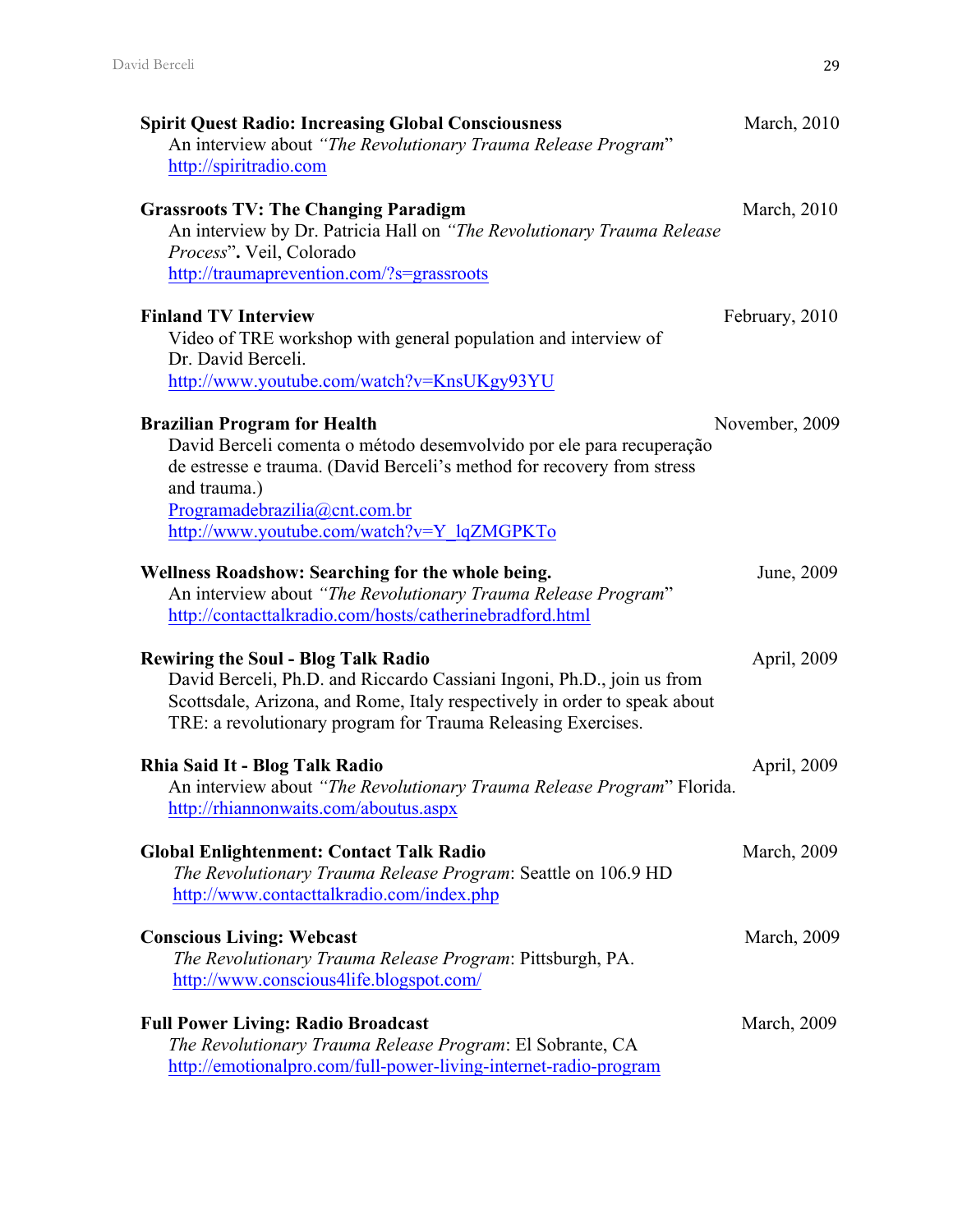| Vibrant Living: Radio Broadcast - WGUN 1010AM<br>The Revolutionary Trauma Release Program: Springfield, MA                                                                                                                                                                     | Nov. 2008     |
|--------------------------------------------------------------------------------------------------------------------------------------------------------------------------------------------------------------------------------------------------------------------------------|---------------|
| Strategies for Living: Radio Broadcast - Talk Radio 1370 AM<br>The Revolutionary Trauma Release Program: Shreveport, LA.                                                                                                                                                       | Nov. 2008     |
| <b>Pat McMahon Show: AZTV-Channel 27</b><br>One hour television interview. Trauma Releasing Exercises (TRE).<br>Channel 57, Phoenix, Arizona                                                                                                                                   | Nov. 2008     |
| <b>Good Morning Arizona: AZTV-Channel 3TV</b><br>Television interview for recent publication: The revolutionary trauma release<br>process: Transcend your toughest times.<br>http://www.azfamily.com/video/gmaz-index.html?nvid=280787                                         | Sept. 2008    |
| <b>Pat McMahon Show: AZTV-Channel 27</b><br>One hour television interview. Trauma Releasing Exercises (TRE).<br>Channel 57, Phoenix, Arizona                                                                                                                                   | Oct. 2007     |
| <b>Independent Expression Radio</b><br>One hour radio interview. Trauma Releasing Exercises (TRE).<br>Shirley MacClaine's interview about the origin, purpose and potential<br>therapeutic value of neurogenic tremors.<br>http://www.shirleymaclaine.com/ieradio/archive/2007 | July, 2007    |
| <b>Conscious Media Network</b><br>One hour video interview about Trauma releasing exercises (TRE).<br>Canadian Network interview about neurogenic tremors and PTSD.<br>http://www.consciousmedianetwork.com/members/dberceli.htm                                               | October, 2006 |
| <b>A Better World Productions</b><br>One hour television interview. Trauma Releasing Exercises (TRE).<br>Channel 57, Manhattan, New York.<br>http://www.abetterworld.net                                                                                                       | July, 2006    |

**INTERNATIONAL RESIDENTIAL EXPERIENCE**

# **Sudan**

*Trauma Recovery Therapist* 1999-2002 Developed and implemented a national trauma recovery program in conjunction with Sudanese non-government organizations and German relief agencies. Trained and supervised local Sudanese leaders in trauma recovery awareness, education and somatic psychotherapy techniques.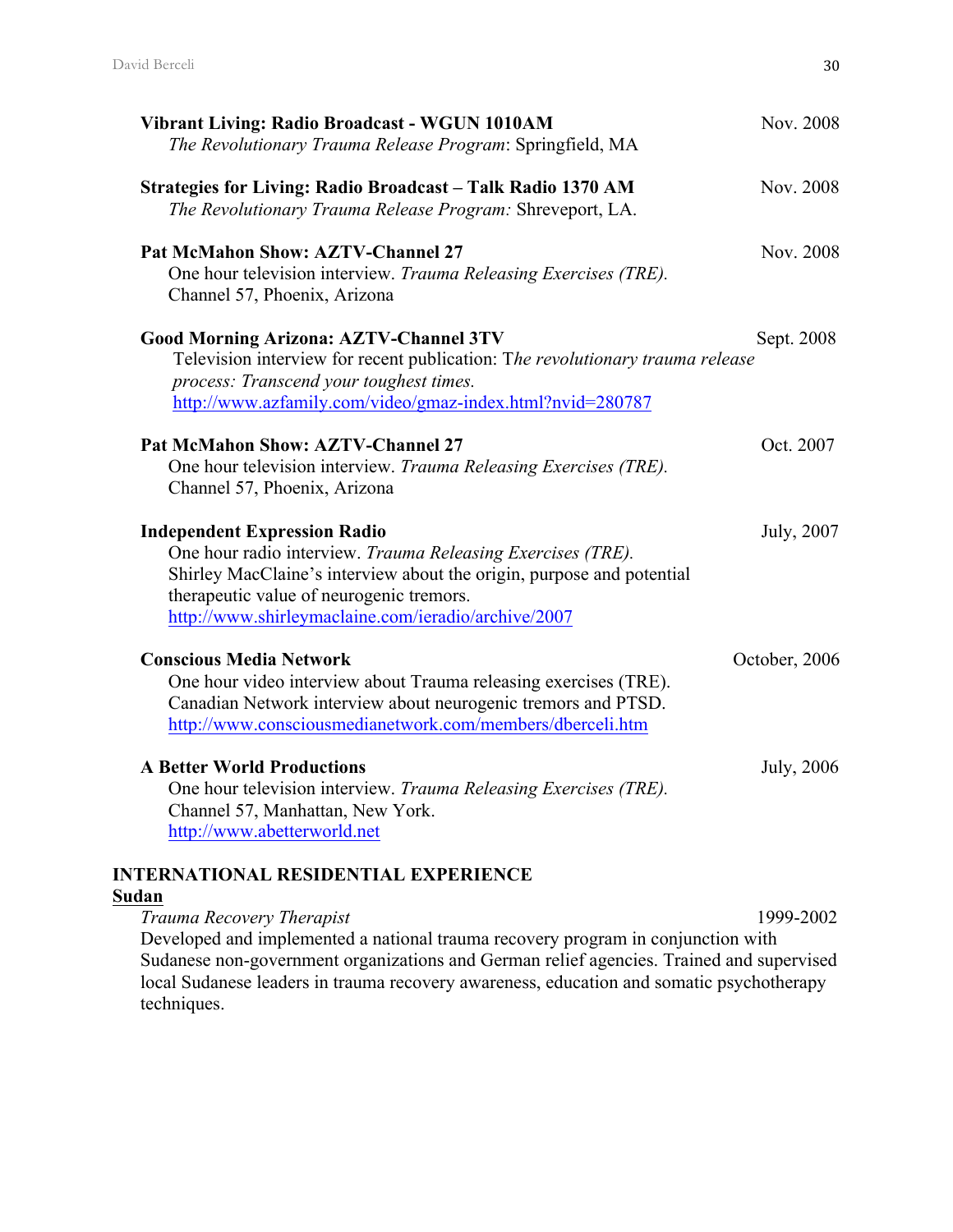#### **Israel**

*Conflict Resolution Consultant* 1995-1997 Provided stress management & trauma relief programs to embassy and consulate staff. Designed trauma intervention programs for local Israeli and Palestinian organizations. Supervised therapists, social workers, counselors and emergency medical teams on the psychological and physical interventions necessary in the trauma recovery process.

#### **New Zealand**

*Bioenergetic Analysis Training Supervisor* 1994-1995 Provided supervision for the local Bioenergetic Training Program. Supervised thirteen  $2<sup>nd</sup>$ and 3<sup>rd</sup> year trainees in issues pertaining to somatic psychotherapy. Facilitated individual and group psychotherapy sessions. Designed and taught workshops on the psychobiological effects of stress and trauma.

### **Western Samoa**

*Substance Abuse Counselor* 1985-1986 Designed culturally sensitive substance abuse programs. Provided clinical counseling and staff support to Alcoholics Anonymous programs.

### **Lebanon**

*War Relief Service Provider* 1980-1981 Provided social services for victims of war and political violence. Engaged in war relief social work efforts among military, civilian populations, women and abandoned children.

### **North Yemen**

*English Teacher* 1979-1980 English teacher for grades 1-6 in a high security adolescent & residential school.

### **Egypt**

*Youth Coordinator* 1978-1979, 1982 Assisted in supervising and facilitating individual and group therapy programs for Egyptian teenage youth with histories of family violence, severe poverty, juvenile delinquency and domestic violence.

# **ADDITIONAL INTERNATIONAL EXPERIENCE**

**Bahrain, Kenya, Ethiopia, Uganda, Northern Ireland, Chile, Bolivia** 1999-2004

*Trauma and Conflict Resolution Consultant* Developed and facilitated culturally sensitive trauma awareness and training workshops. Provided on-going training, educational and supervisory programs for local populations for the purpose of developing trained trauma professional within the host countries.

# **UNIVERSITY TEACHING EXPERIENCE**

### *Arizona State University*

**SWG579** - Critical Incident Stress Management Spring, 2015

**SWG591** - Trauma Practice Tools: TRE Winter, 2009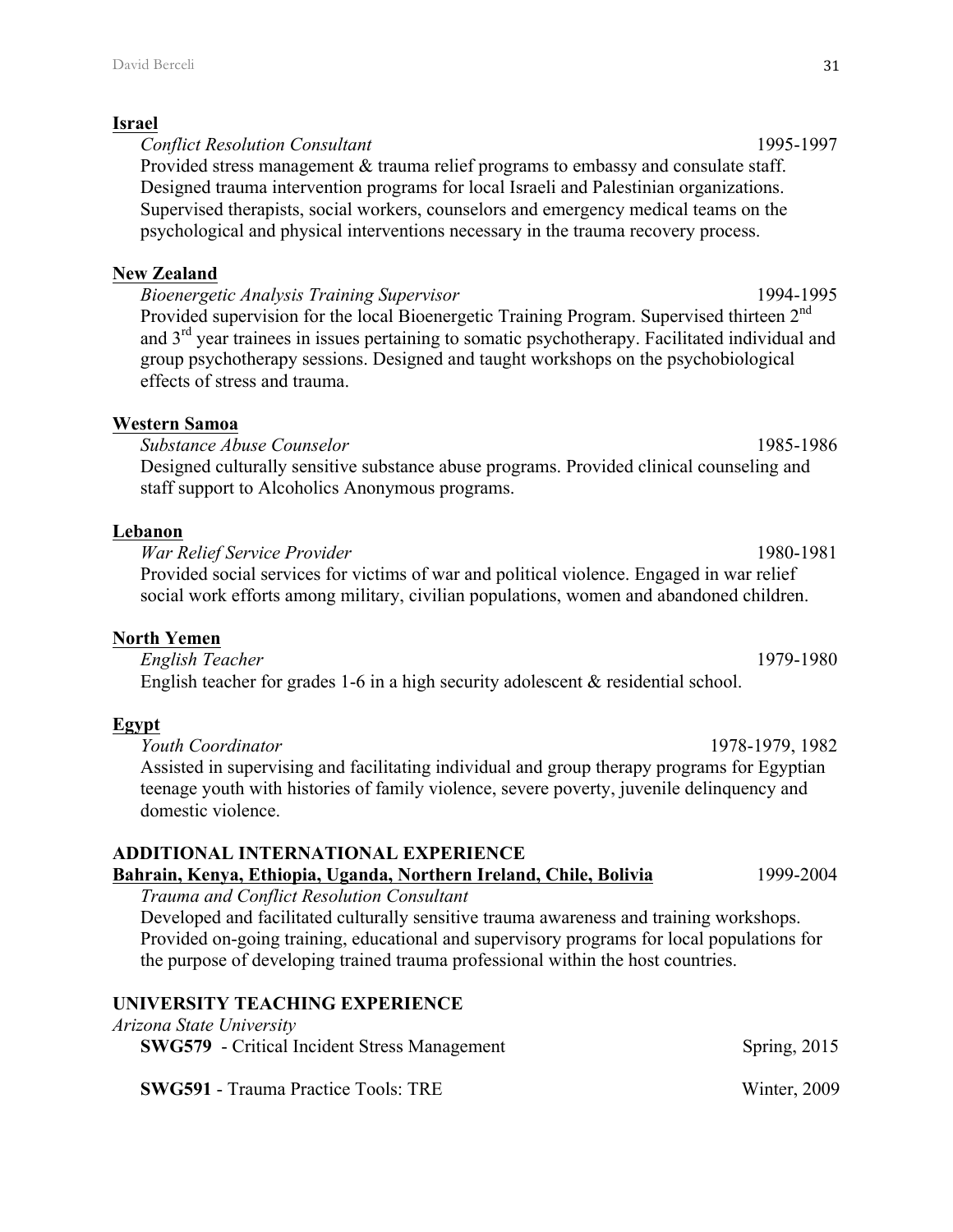| <b>HHS 400 - Community Based Complimentary Health</b>                                                                                                                                                                                                                                                                                                                                                    | Spring, 2007        |
|----------------------------------------------------------------------------------------------------------------------------------------------------------------------------------------------------------------------------------------------------------------------------------------------------------------------------------------------------------------------------------------------------------|---------------------|
| <b>SWG 611 - Social Work Practice with Families.</b>                                                                                                                                                                                                                                                                                                                                                     | Fall, 2006          |
| HHS 403 - Community Mental Health and Human Services.                                                                                                                                                                                                                                                                                                                                                    | Fall, 2006          |
| <b>SWG 653</b> – Introduction to Holistic Therapies for the Helping Professional.                                                                                                                                                                                                                                                                                                                        | Summer, 2006        |
| SWG 580 - Community and Organizational Change. Teacher Assistant.                                                                                                                                                                                                                                                                                                                                        | Spring, 2006        |
| <b>SWG 611 - Family Counseling. Teacher Assistant.</b>                                                                                                                                                                                                                                                                                                                                                   | Fall, 2005          |
| <b>INDEPENDENT STUDY SUPERVISOR</b><br>Arizona State University<br><b>HHS 499 Human Health Studies Individualized Instruction</b><br>Alternative Approaches for Treating ADHD in Children                                                                                                                                                                                                                | Fall, 2007          |
| HSS 499 - Human Health Studies Individualized Instruction<br>The Distinction between Allopathic and Naturopathic Medicine                                                                                                                                                                                                                                                                                | Spring, 2007        |
| <b>HHS 494 - Human Health Studies Individualized Instruction</b><br>CAM Therapies for Relief of Relationship Stressors                                                                                                                                                                                                                                                                                   | Spring, 2007        |
| <b>HSS 499 - Human Health Studies Individualized Instruction</b><br>Effectiveness of Yoga, Tai Chi, Feng Shui and Buddhist Meditation                                                                                                                                                                                                                                                                    | Fall, 2006          |
| <b>HHS 494 - Human Health Studies Special Topics</b><br>Methods to Reduce Dental Anxiety among Patients                                                                                                                                                                                                                                                                                                  | Fall, 2006          |
| UNIVERSITY RESEARCH EXPERIENCE<br><b>Evaluating the Effects of Stress Reduction Exercises</b><br>Arizona State University<br>Social work professionals are at great risk of increased stress due to their work with<br>traumatized communities and individuals. The purpose of this proposed research is to<br>introduce a self-help method for stress reduction as a practical application of learning. | 2006                |
| <b>Ecologically Based Assessments with Indigenous Populations</b><br>Southwest Interdisciplinary Research Center, Arizona State University<br>A study of the implications of ecologically based assessment for primary prevention<br>with indigenous youth populations.                                                                                                                                  | 2005                |
| <b>Research Assistant (RA)</b><br>Southwest Interdisciplinary Research Center. Graduate Assistant.                                                                                                                                                                                                                                                                                                       | Sept. 2004-May 2005 |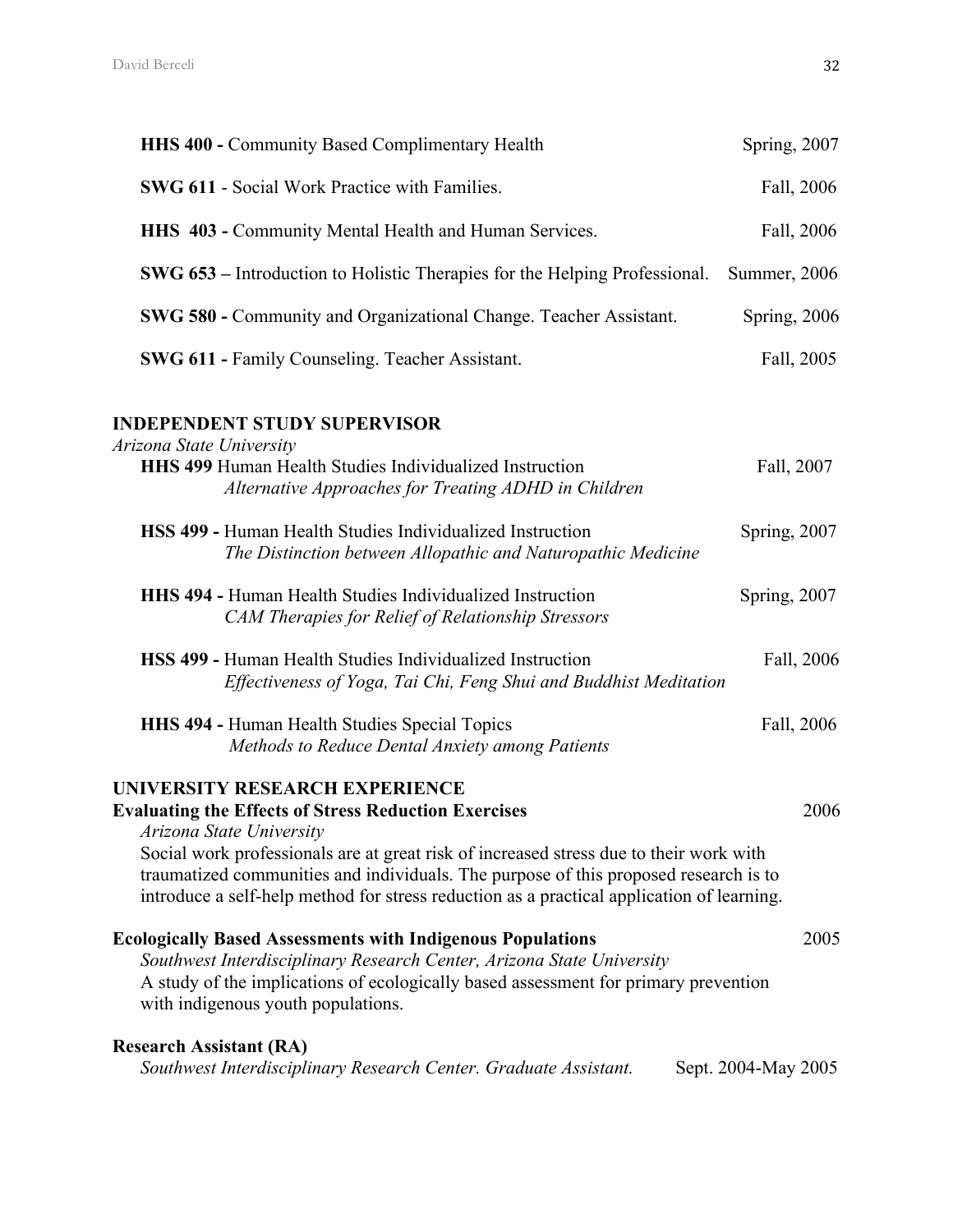Assisted in developing research designs as well as providing methodological and statistical analysis for quantitative and qualitative data analysis projects.

### **STUDENT CLINICAL EXPERIENCE**

#### *Fordham University*

Psychiatric Social Worker. Internship. 1992-1993 *St. Luke's Hospital, New York, New York* Facilitated intake interviews, provided assessments and diagnosis as well as individual and group therapy.

Public High School Social Worker. Internship. 1991-1992 *Public High School (PS-132) Bronx, New York* Offered counseling for adolescent behavioral issues, crisis intervention, family and group counseling.

#### **UNIVERSITY ORGANIZATIONS**

Advisor for the foundation of the Human Health Organization of the Human Health 2007 Studies (HHS) Department. *Arizona State University, Polytechnic Campus, Mesa Arizona.*

# **NOMINATIONS & GRANTS**

### **TRE Research Grant Department of Defense (DOD)** 2015

 *Neurogenic Tremors Training (TRE) for Stress and PTSD: A Controlled Clinical Trial*. \$500,000.00 grant to research the efficacy of TRE in the reduction of PTSD symptoms.

 *Carl T. Hayden VA Medical Center, Phoenix, AZ*

**Templeton Prize Nominee:** The Sir John Templeton Prize aims, in his words, to identify 2010 "entrepreneurs of the spirit"- outstanding individuals who have devoted their talents to expanding our vision of human purpose and ultimate reality. The qualities sought in a Templeton Prize nominee include creativity and innovation, rigor and impact. http://www.templetonprize.org/

### **PROFESSIONAL EXPERIENCE**

# *Founder of Trauma Recovery Assessment & Prevention Services* 2000-present

*International Trauma Coach & Consultant* 

Provide specialized trauma recovery assistance to international organizations whose employees are living and working in trauma inducing environments. Design, organize & implement comprehensive trauma recovery and stress management programs for International Relief Agencies, Government and Non-Government Organizations (NGO). Train and supervise senior staff on individual and organizational trauma behaviors and a healthy recovery process. Supervised programs in Ethiopia, Eritrea, Israel, Kenya, Northern Ireland and Sudan.